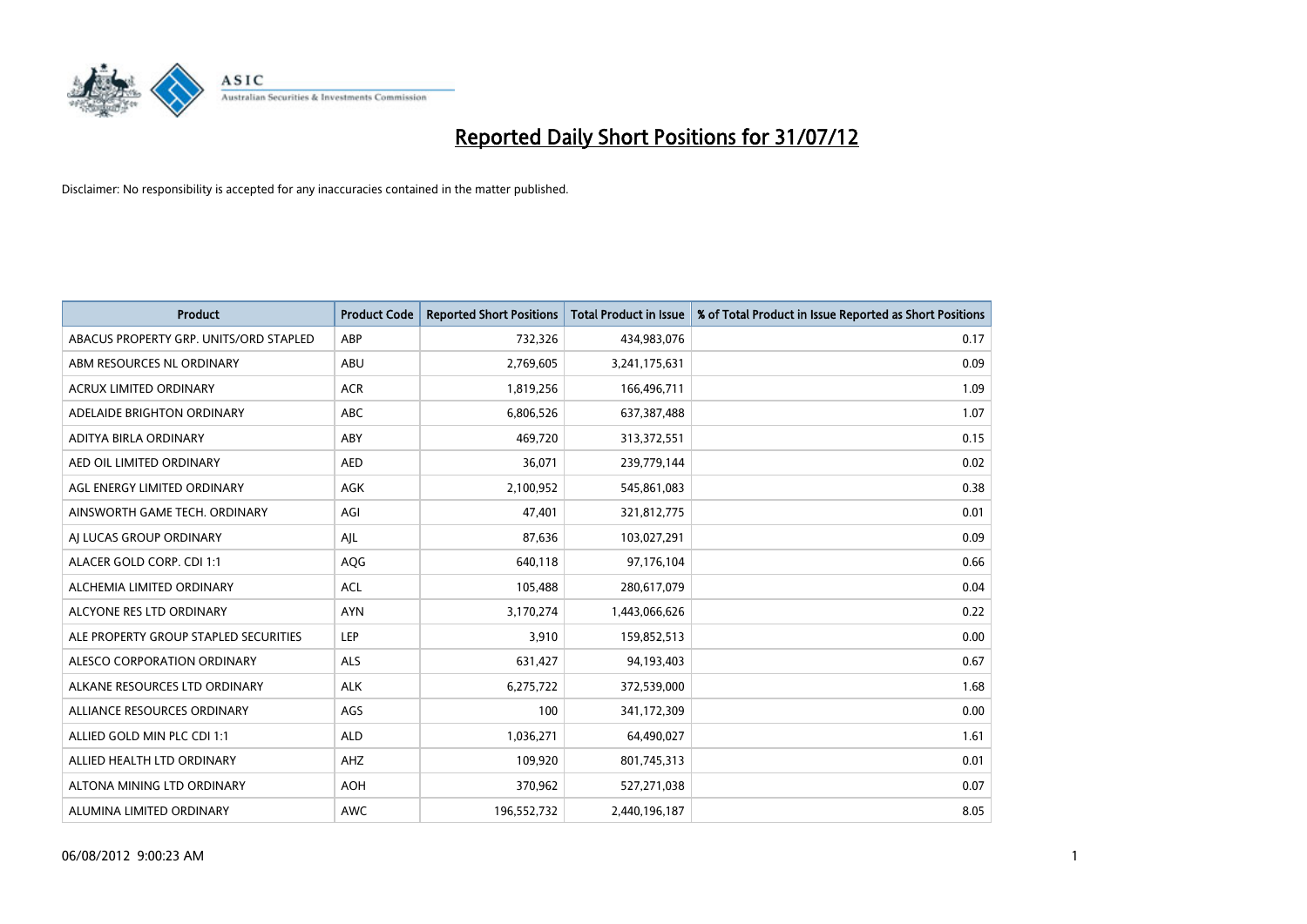

| <b>Product</b>                          | <b>Product Code</b> | <b>Reported Short Positions</b> | <b>Total Product in Issue</b> | % of Total Product in Issue Reported as Short Positions |
|-----------------------------------------|---------------------|---------------------------------|-------------------------------|---------------------------------------------------------|
| AMALGAMATED HOLDINGS ORDINARY           | <b>AHD</b>          | 1.342                           | 157,629,498                   | 0.00                                                    |
| AMCOM TELECOMM. ORDINARY                | <b>AMM</b>          | 104,370                         | 241,491,904                   | 0.04                                                    |
| AMCOR LIMITED ORDINARY                  | <b>AMC</b>          | 3,474,884                       | 1,206,684,923                 | 0.29                                                    |
| AMP LIMITED ORDINARY                    | AMP                 | 6,965,706                       | 2,894,931,180                 | 0.24                                                    |
| AMPELLA MINING ORDINARY                 | <b>AMX</b>          | 6,443,132                       | 246,800,493                   | 2.61                                                    |
| ANGLOGOLD ASHANTI CDI 5:1               | AGG                 | 3,000                           | 89,207,765                    | 0.00                                                    |
| ANSELL LIMITED ORDINARY                 | <b>ANN</b>          | 4,244,355                       | 130,656,668                   | 3.25                                                    |
| ANTARES ENERGY LTD ORDINARY             | <b>AZZ</b>          | 485,999                         | 258,000,000                   | 0.19                                                    |
| ANTISENSE THERAPEUT, ORDINARY           | ANP                 | 100,000                         | 1,300,743,255                 | 0.01                                                    |
| ANZ BANKING GRP LTD ORDINARY            | ANZ                 | 7,987,171                       | 2,715,721,290                 | 0.29                                                    |
| APA GROUP STAPLED SECURITIES            | <b>APA</b>          | 10,815,904                      | 644,485,583                   | 1.68                                                    |
| APN NEWS & MEDIA ORDINARY               | <b>APN</b>          | 19,571,799                      | 649,010,756                   | 3.02                                                    |
| AQUARIUS PLATINUM. ORDINARY             | <b>AOP</b>          | 16,486,968                      | 470,312,578                   | 3.51                                                    |
| AQUILA RESOURCES ORDINARY               | <b>AQA</b>          | 6,855,727                       | 411,804,442                   | 1.66                                                    |
| ARAFURA RESOURCE LTD ORDINARY           | <b>ARU</b>          | 4.840.666                       | 396,004,144                   | 1.22                                                    |
| ARB CORPORATION ORDINARY                | <b>ARP</b>          | 32,982                          | 72,481,302                    | 0.05                                                    |
| ARDENT LEISURE GROUP STAPLED SECURITIES | AAD                 | 632,776                         | 334,209,401                   | 0.19                                                    |
| ARGO INVESTMENTS ORDINARY               | <b>ARG</b>          | 70                              | 625,946,521                   | 0.00                                                    |
| ARISTOCRAT LEISURE ORDINARY             | <b>ALL</b>          | 17,897,303                      | 550,502,889                   | 3.25                                                    |
| ARRIUM LTD ORDINARY                     | ARI                 | 29,295,181                      | 1,345,665,626                 | 2.18                                                    |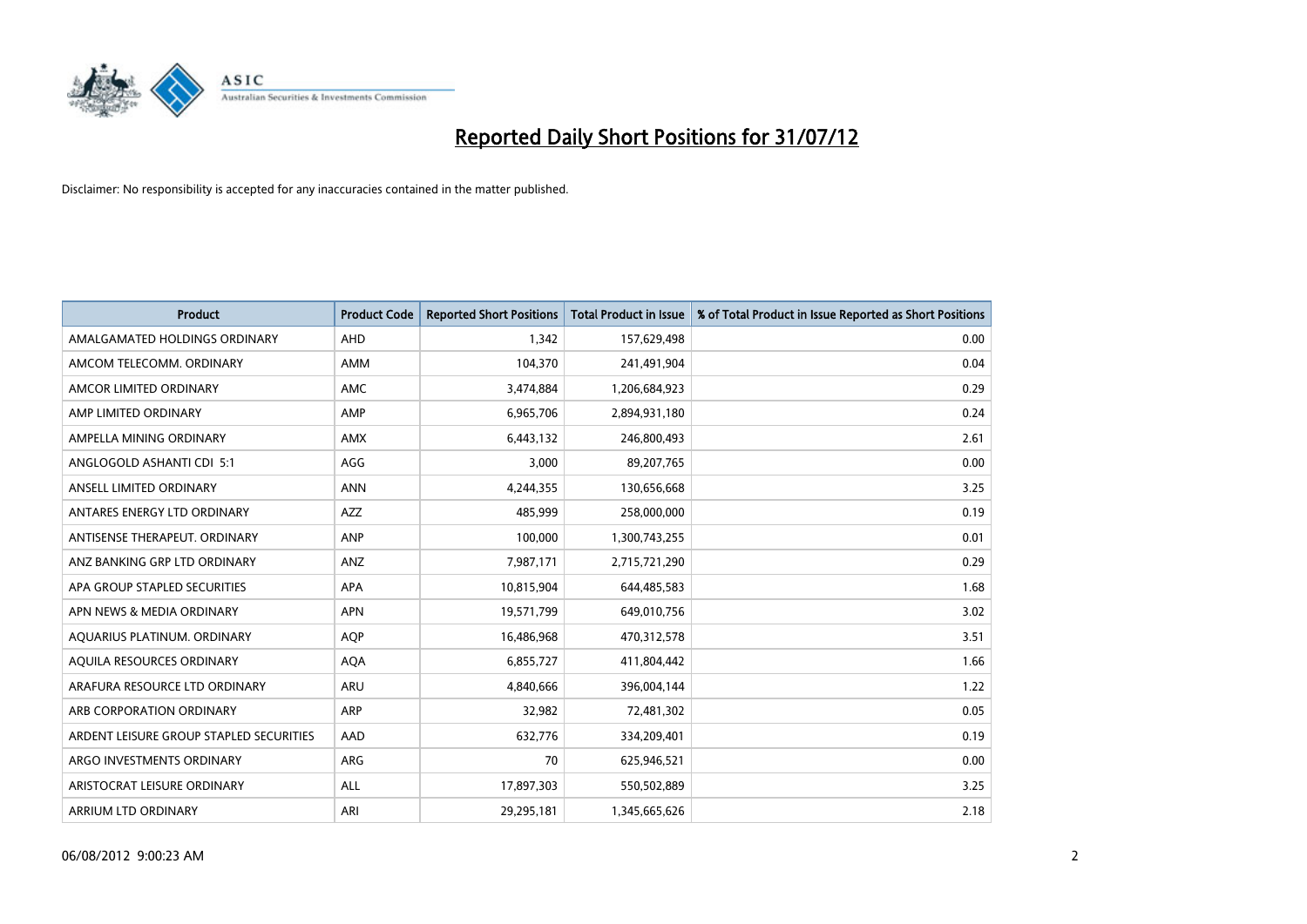

| <b>Product</b>                          | <b>Product Code</b> | <b>Reported Short Positions</b> | <b>Total Product in Issue</b> | % of Total Product in Issue Reported as Short Positions |
|-----------------------------------------|---------------------|---------------------------------|-------------------------------|---------------------------------------------------------|
| ASCIANO LIMITED ORDINARY                | <b>AIO</b>          | 5,250,525                       | 975,385,664                   | 0.54                                                    |
| ASG GROUP LIMITED ORDINARY              | <b>ASZ</b>          | 836,050                         | 172,152,079                   | 0.49                                                    |
| ASPEN GROUP ORD/UNITS STAPLED           | <b>APZ</b>          | 81,228                          | 600,507,326                   | 0.01                                                    |
| ASPIRE MINING LTD ORDINARY              | <b>AKM</b>          | 270,266                         | 620,594,556                   | 0.04                                                    |
| ASTRO JAP PROP GROUP STAPLED SECURITIES | AIA                 | 3,842                           | 58,445,002                    | 0.01                                                    |
| ASX LIMITED ORDINARY                    | <b>ASX</b>          | 4,076,157                       | 175,136,729                   | 2.33                                                    |
| ATLAS IRON LIMITED ORDINARY             | <b>AGO</b>          | 10,209,704                      | 904,580,993                   | 1.13                                                    |
| AURORA OIL & GAS ORDINARY               | AUT                 | 8,102,875                       | 446,595,778                   | 1.81                                                    |
| AUSDRILL LIMITED ORDINARY               | <b>ASL</b>          | 1,372,803                       | 304,397,289                   | 0.45                                                    |
| AUSENCO LIMITED ORDINARY                | <b>AAX</b>          | 400,429                         | 123,872,665                   | 0.32                                                    |
| AUSTAL LIMITED ORDINARY                 | ASB                 | 241,917                         | 188,193,007                   | 0.13                                                    |
| <b>AUSTIN ENGINEERING ORDINARY</b>      | <b>ANG</b>          | 12,708                          | 72,314,403                    | 0.02                                                    |
| AUSTRALAND PROPERTY STAPLED SECURITY    | <b>ALZ</b>          | 403,995                         | 576,846,597                   | 0.07                                                    |
| AUSTRALIAN AGRICULT. ORDINARY           | AAC                 | 521,161                         | 312,905,085                   | 0.17                                                    |
| AUSTRALIAN INFRASTR, UNITS/ORDINARY     | <b>AIX</b>          | 11,520,617                      | 620,733,944                   | 1.86                                                    |
| AUSTRALIAN PHARM. ORDINARY              | API                 | 225,289                         | 488,115,883                   | 0.05                                                    |
| AVIENNINGS LIMITED ORDINARY             | AVI                 | 575,001                         | 274,588,694                   | 0.21                                                    |
| AWE LIMITED ORDINARY                    | <b>AWE</b>          | 3,719,789                       | 521,871,941                   | 0.71                                                    |
| AZIMUTH RES LTD ORDINARY                | <b>AZH</b>          | 1,351,439                       | 401,518,304                   | 0.34                                                    |
| AZUMAH RESOURCES ORDINARY               | <b>AZM</b>          | 609,296                         | 333,714,096                   | 0.18                                                    |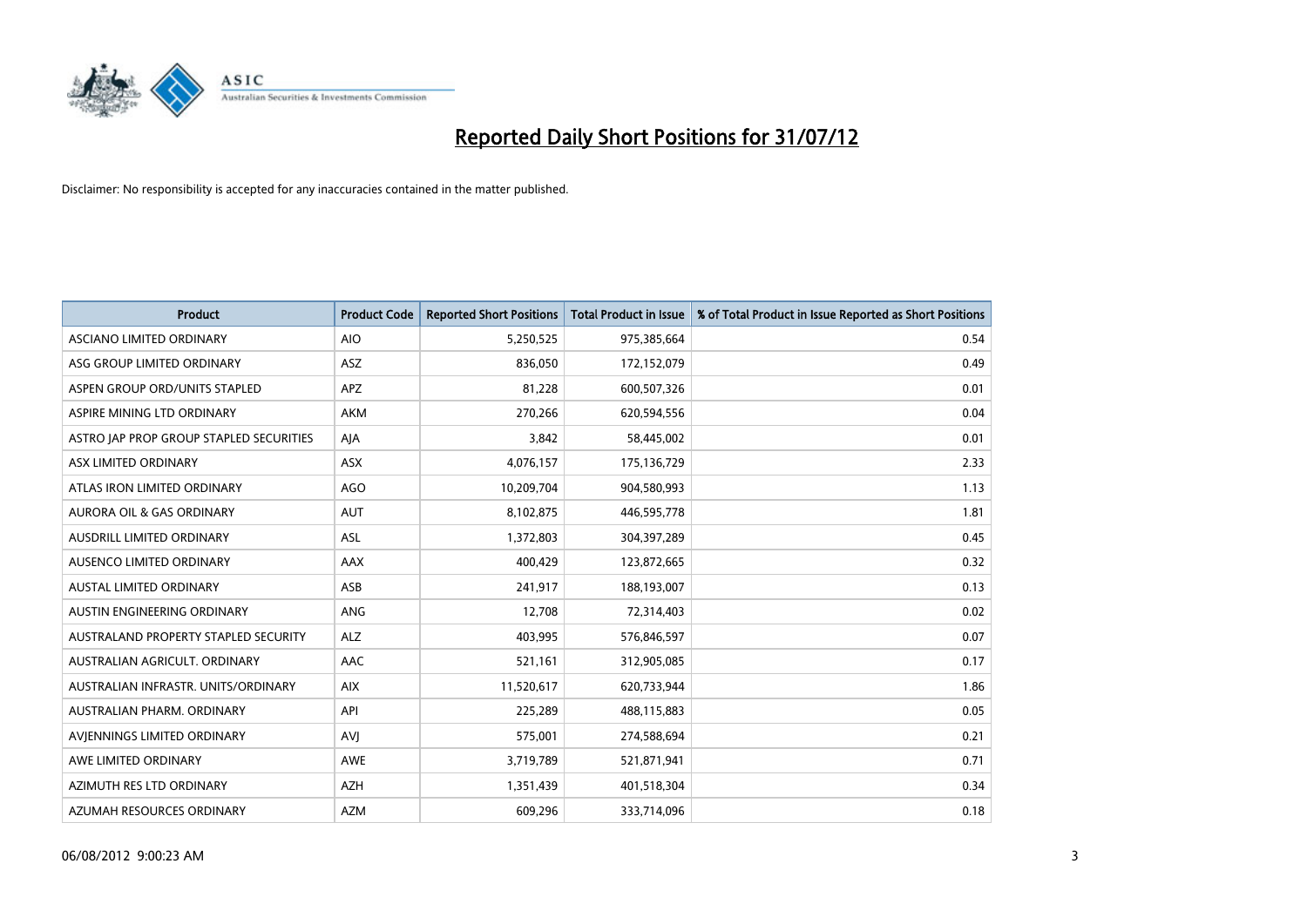

| <b>Product</b>                       | <b>Product Code</b> | <b>Reported Short Positions</b> | <b>Total Product in Issue</b> | % of Total Product in Issue Reported as Short Positions |
|--------------------------------------|---------------------|---------------------------------|-------------------------------|---------------------------------------------------------|
| <b>BANDANNA ENERGY ORDINARY</b>      | <b>BND</b>          | 4,457,389                       | 528,481,199                   | 0.84                                                    |
| BANK OF QUEENSLAND. ORDINARY         | <b>BOQ</b>          | 11,919,147                      | 308,797,224                   | 3.86                                                    |
| <b>BASE RES LIMITED ORDINARY</b>     | <b>BSE</b>          | 716,572                         | 460,440,029                   | 0.16                                                    |
| BATHURST RESOURCES ORDINARY          | <b>BTU</b>          | 33,737,083                      | 696,747,997                   | 4.84                                                    |
| <b>BC IRON LIMITED ORDINARY</b>      | <b>BCI</b>          | 3,159                           | 103,861,000                   | 0.00                                                    |
| BEACH ENERGY LIMITED ORDINARY        | <b>BPT</b>          | 24,543,080                      | 1,255,464,157                 | 1.95                                                    |
| BEADELL RESOURCE LTD ORDINARY        | <b>BDR</b>          | 15,680,109                      | 719,704,752                   | 2.18                                                    |
| BENDIGO AND ADELAIDE ORDINARY        | <b>BEN</b>          | 9,352,519                       | 396,641,036                   | 2.36                                                    |
| BENITEC BIOPHARMA ORDINARY           | <b>BLT</b>          | 75,000                          | 970,628,529                   | 0.01                                                    |
| BERKELEY RESOURCES ORDINARY          | <b>BKY</b>          | 362,273                         | 179,298,273                   | 0.20                                                    |
| BETASHARES ASX RES ETF UNITS         | <b>ORE</b>          | 64,332                          | 3,412,016                     | 1.89                                                    |
| <b>BHP BILLITON LIMITED ORDINARY</b> | <b>BHP</b>          | 5,712,270                       | 3,211,691,105                 | 0.18                                                    |
| <b>BILLABONG ORDINARY</b>            | <b>BBG</b>          | 13,411,349                      | 478,944,292                   | 2.80                                                    |
| <b>BIOTA HOLDINGS ORDINARY</b>       | <b>BTA</b>          | 451,308                         | 182,350,316                   | 0.25                                                    |
| <b>BLACKTHORN RESOURCES ORDINARY</b> | <b>BTR</b>          | 2,343,325                       | 127,818,000                   | 1.83                                                    |
| BLUESCOPE STEEL LTD ORDINARY         | <b>BSL</b>          | 47,793,794                      | 3,349,185,247                 | 1.43                                                    |
| <b>BOART LONGYEAR ORDINARY</b>       | <b>BLY</b>          | 7,743,219                       | 461,163,412                   | 1.68                                                    |
| <b>BOOM LOGISTICS ORDINARY</b>       | <b>BOL</b>          | 5,014                           | 468,663,585                   | 0.00                                                    |
| <b>BORAL LIMITED, ORDINARY</b>       | <b>BLD</b>          | 47,912,483                      | 758,572,140                   | 6.32                                                    |
| <b>BRADKEN LIMITED ORDINARY</b>      | <b>BKN</b>          | 2,727,860                       | 168,629,376                   | 1.62                                                    |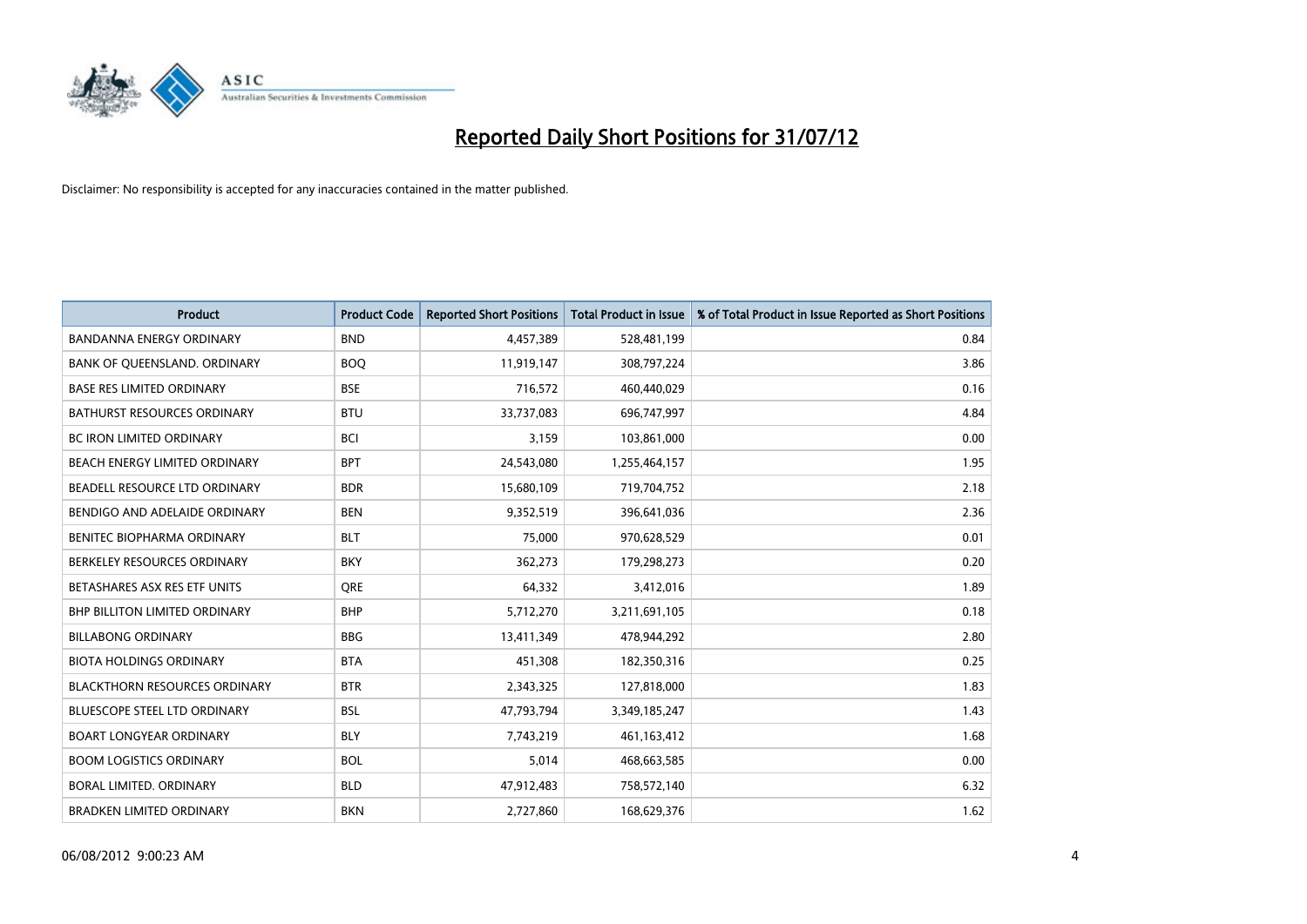

| <b>Product</b>                           | <b>Product Code</b> | <b>Reported Short Positions</b> | <b>Total Product in Issue</b> | % of Total Product in Issue Reported as Short Positions |
|------------------------------------------|---------------------|---------------------------------|-------------------------------|---------------------------------------------------------|
| <b>BRAMBLES LIMITED ORDINARY</b>         | <b>BXB</b>          | 4,546,094                       | 1,555,151,188                 | 0.29                                                    |
| <b>BRICKWORKS LIMITED ORDINARY</b>       | <b>BKW</b>          | 14,636                          | 147,567,333                   | 0.01                                                    |
| BT INVESTMENT MNGMNT ORDINARY            | <b>BTT</b>          | 222,720                         | 267,906,977                   | 0.08                                                    |
| BUCCANEER ENERGY LTD ORDINARY            | <b>BCC</b>          | 4,686,349                       | 1,133,975,491                 | 0.41                                                    |
| <b>BURU ENERGY ORDINARY</b>              | <b>BRU</b>          | 11,281,905                      | 251,007,144                   | 4.49                                                    |
| <b>BWP TRUST ORDINARY UNITS</b>          | <b>BWP</b>          | 1,378,520                       | 525,255,093                   | 0.26                                                    |
| <b>CABCHARGE AUSTRALIA ORDINARY</b>      | CAB                 | 4,592,609                       | 120,430,683                   | 3.81                                                    |
| <b>CALTEX AUSTRALIA ORDINARY</b>         | <b>CTX</b>          | 5,538,242                       | 270,000,000                   | 2.05                                                    |
| CAMPBELL BROTHERS ORDINARY               | <b>CPB</b>          | 1,493,225                       | 68,104,044                    | 2.19                                                    |
| CAPE LAMBERT RES LTD ORDINARY            | <b>CFE</b>          | 383,227                         | 689,108,792                   | 0.06                                                    |
| CARABELLA RES LTD ORDINARY               | <b>CLR</b>          | 270,705                         | 133,642,797                   | 0.20                                                    |
| <b>CARBON ENERGY ORDINARY</b>            | <b>CNX</b>          | 48,071                          | 773,999,771                   | 0.01                                                    |
| <b>CARDNO LIMITED ORDINARY</b>           | <b>CDD</b>          | 793,442                         | 138,506,406                   | 0.57                                                    |
| CARNARVON PETROLEUM ORDINARY             | <b>CVN</b>          | 102,056                         | 694,644,634                   | 0.01                                                    |
| CARSALES.COM LTD ORDINARY                | <b>CRZ</b>          | 23,537,328                      | 233,689,223                   | 10.07                                                   |
| CENTRO RETAIL AUST ORD/UNIT STAPLED SEC  | <b>CRF</b>          | 29,771,137                      | 1,340,723,189                 | 2.22                                                    |
| <b>CERAMIC FUEL CELLS ORDINARY</b>       | <b>CFU</b>          | 5,464                           | 1,366,298,863                 | 0.00                                                    |
| CFS RETAIL TRUST GRP STAPLED SECURITIES  | <b>CFX</b>          | 46,306,940                      | 2,828,961,617                 | 1.64                                                    |
| <b>CGA MINING LIMITED ORDINARY</b>       | <b>CGX</b>          | 113,049                         | 337,775,726                   | 0.03                                                    |
| <b>CHALLENGER DIV.PRO. STAPLED UNITS</b> | <b>CDI</b>          | 561,373                         | 858,653,199                   | 0.07                                                    |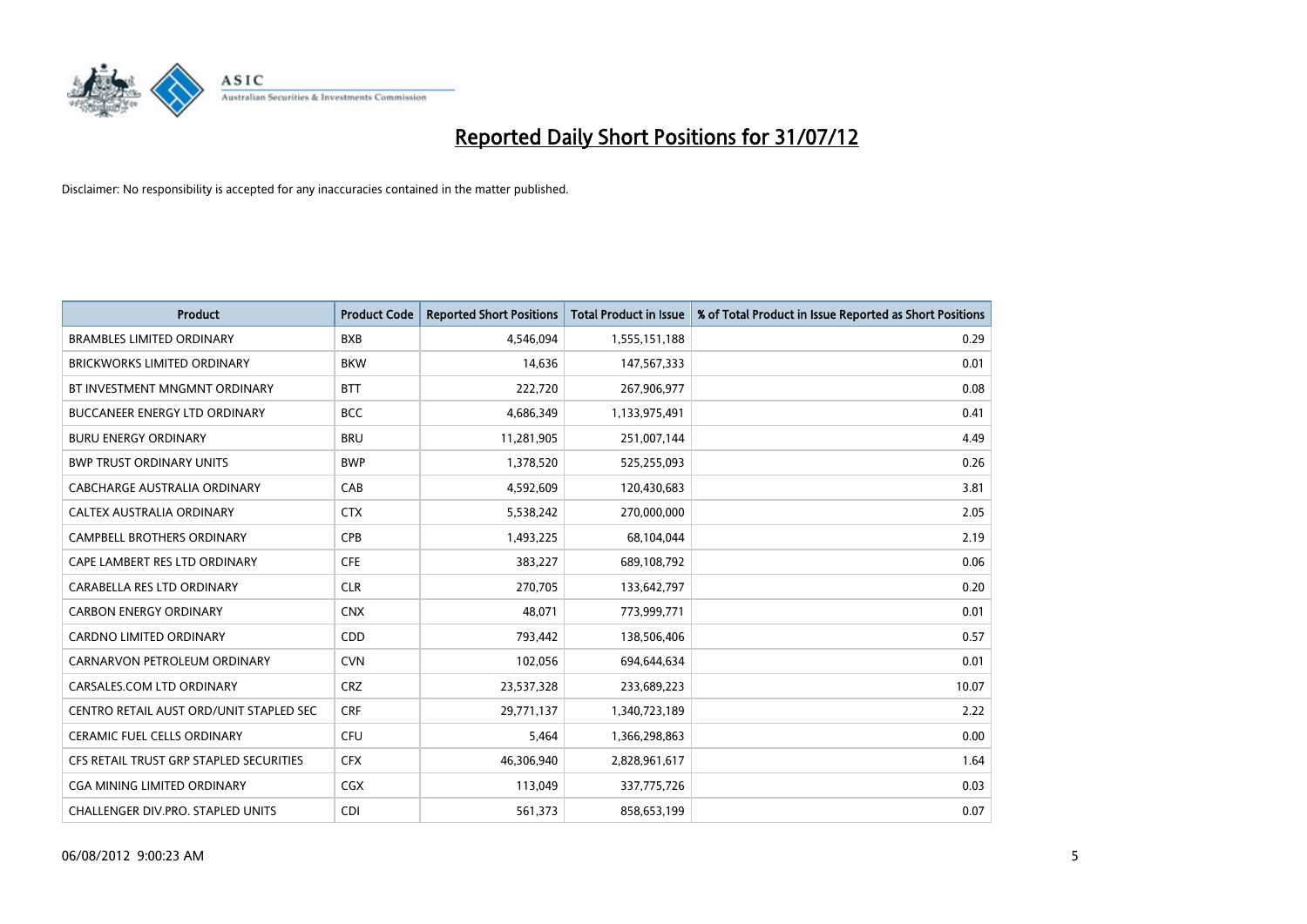

| <b>Product</b>                           | <b>Product Code</b> | <b>Reported Short Positions</b> | <b>Total Product in Issue</b> | % of Total Product in Issue Reported as Short Positions |
|------------------------------------------|---------------------|---------------------------------|-------------------------------|---------------------------------------------------------|
| <b>CHALLENGER INFRAST, STAPLED UNITS</b> | <b>CIF</b>          | 464,132                         | 316,223,785                   | 0.15                                                    |
| CHALLENGER LIMITED ORDINARY              | <b>CGF</b>          | 12,692,667                      | 544,652,710                   | 2.33                                                    |
| CHARTER HALL GROUP STAPLED US PROHIBIT.  | <b>CHC</b>          | 323,519                         | 298,839,688                   | 0.11                                                    |
| <b>CHARTER HALL RETAIL UNITS</b>         | <b>COR</b>          | 682,747                         | 299,628,571                   | 0.23                                                    |
| <b>CHORUS LIMITED ORDINARY</b>           | <b>CNU</b>          | 1,080,053                       | 385,082,123                   | 0.28                                                    |
| CITIGOLD CORP LTD ORDINARY               | <b>CTO</b>          | 1,355,317                       | 1,238,622,051                 | 0.11                                                    |
| <b>CLOUGH LIMITED ORDINARY</b>           | <b>CLO</b>          | 120,117                         | 773,787,656                   | 0.02                                                    |
| <b>CNPR GRP UNITS/ORD STAPLED</b>        | <b>CNP</b>          | 2,537                           | 972,414,514                   | 0.00                                                    |
| COAL OF AFRICA LTD ORDINARY              | <b>CZA</b>          | 376,341                         | 685,472,236                   | 0.05                                                    |
| <b>COALSPUR MINES LTD ORDINARY</b>       | <b>CPL</b>          | 11,900,978                      | 620,729,899                   | 1.92                                                    |
| COBAR CONSOLIDATED ORDINARY              | CCU                 | 261,733                         | 210,101,187                   | 0.12                                                    |
| COCA-COLA AMATIL ORDINARY                | <b>CCL</b>          | 7,233,657                       | 761,319,007                   | 0.95                                                    |
| <b>COCHLEAR LIMITED ORDINARY</b>         | <b>COH</b>          | 5,927,601                       | 56,929,432                    | 10.41                                                   |
| <b>COCKATOO COAL ORDINARY</b>            | <b>COK</b>          | 16,280,271                      | 1,016,746,908                 | 1.60                                                    |
| <b>COFFEY INTERNATIONAL ORDINARY</b>     | <b>COF</b>          | 150,092                         | 255,833,165                   | 0.06                                                    |
| <b>COKAL LTD ORDINARY</b>                | <b>CKA</b>          | 65,563                          | 411,046,892                   | 0.02                                                    |
| COLLINS FOODS LTD ORDINARY               | <b>CKF</b>          | 23,670                          | 93,000,003                    | 0.03                                                    |
| COMMONWEALTH BANK, ORDINARY              | <b>CBA</b>          | 31,733,125                      | 1,592,154,780                 | 1.99                                                    |
| <b>COMMONWEALTH PROP ORDINARY UNITS</b>  | <b>CPA</b>          | 27,007,593                      | 2,347,003,413                 | 1.15                                                    |
| <b>COMPASS RESOURCES ORDINARY</b>        | <b>CMR</b>          | 7,472                           | 1,403,744,100                 | 0.00                                                    |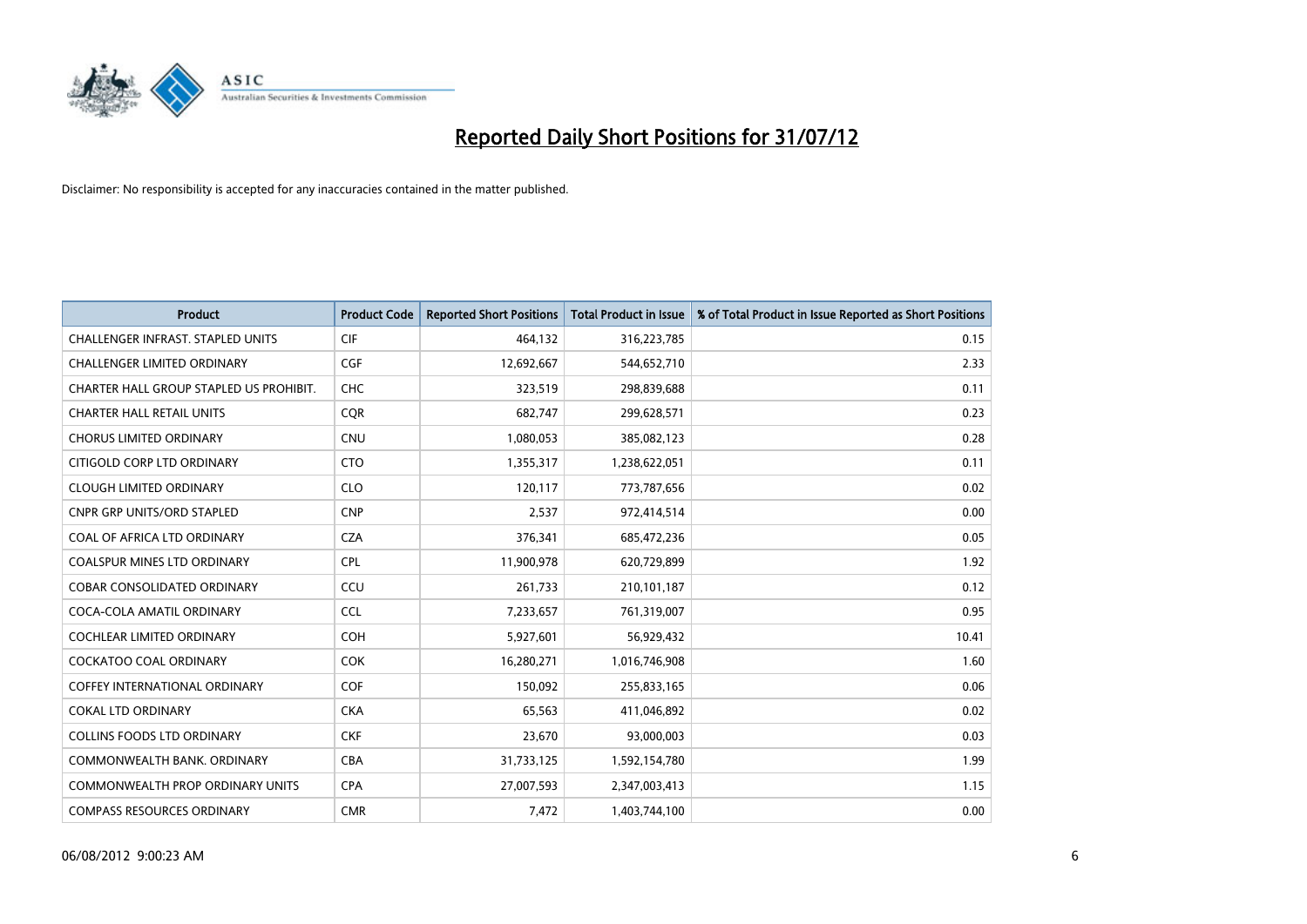

| <b>Product</b>                          | <b>Product Code</b> | <b>Reported Short Positions</b> | <b>Total Product in Issue</b> | % of Total Product in Issue Reported as Short Positions |
|-----------------------------------------|---------------------|---------------------------------|-------------------------------|---------------------------------------------------------|
| <b>COMPUTERSHARE LTD ORDINARY</b>       | CPU                 | 4,092,534                       | 555,664,059                   | 0.74                                                    |
| CONSOLIDATED MEDIA. ORDINARY            | <b>CMI</b>          | 1,231,665                       | 561,834,996                   | 0.22                                                    |
| CONTINENTAL COAL LTD ORDINARY           | CCC                 | 983                             | 439,855,399                   | 0.00                                                    |
| COOPER ENERGY LTD ORDINARY              | <b>COE</b>          | 40,157                          | 328,694,257                   | 0.01                                                    |
| <b>CREDIT CORP GROUP ORDINARY</b>       | <b>CCP</b>          | 36,162                          | 45,571,114                    | 0.08                                                    |
| <b>CROMWELL PROP STAPLED SECURITIES</b> | <b>CMW</b>          | 4,029                           | 1,169,688,943                 | 0.00                                                    |
| <b>CROWN LIMITED ORDINARY</b>           | <b>CWN</b>          | 3,703,151                       | 728,394,185                   | 0.51                                                    |
| <b>CRUSADER RESOURCES ORDINARY</b>      | CAS                 | 150,000                         | 110,146,040                   | 0.14                                                    |
| <b>CSG LIMITED ORDINARY</b>             | CSV                 | 511,445                         | 282,567,499                   | 0.18                                                    |
| <b>CSL LIMITED ORDINARY</b>             | <b>CSL</b>          | 4,788,572                       | 506,612,513                   | 0.95                                                    |
| <b>CSR LIMITED ORDINARY</b>             | <b>CSR</b>          | 46,873,296                      | 506,000,315                   | 9.26                                                    |
| <b>CUDECO LIMITED ORDINARY</b>          | CDU                 | 5,439,420                       | 189, 185, 878                 | 2.88                                                    |
| <b>CUE ENERGY RESOURCE ORDINARY</b>     | <b>CUE</b>          | 24,777                          | 698,119,720                   | 0.00                                                    |
| DART ENERGY LTD ORDINARY                | <b>DTE</b>          | 17,223,934                      | 769,240,406                   | 2.24                                                    |
| DAVID JONES LIMITED ORDINARY            | <b>DIS</b>          | 47,420,039                      | 528,655,600                   | 8.97                                                    |
| DECMIL GROUP LIMITED ORDINARY           | <b>DCG</b>          | 317,636                         | 167, 117, 757                 | 0.19                                                    |
| DEEP YELLOW LIMITED ORDINARY            | <b>DYL</b>          | 565,000                         | 1,255,645,497                 | 0.04                                                    |
| DEXUS PROPERTY GROUP STAPLED UNITS      | <b>DXS</b>          | 14,204,553                      | 4,839,024,176                 | 0.29                                                    |
| DISCOVERY METALS LTD ORDINARY           | <b>DML</b>          | 23,785,345                      | 442,128,231                   | 5.38                                                    |
| DOMINO PIZZA ENTERPR ORDINARY           | <b>DMP</b>          | 595,816                         | 69,899,674                    | 0.85                                                    |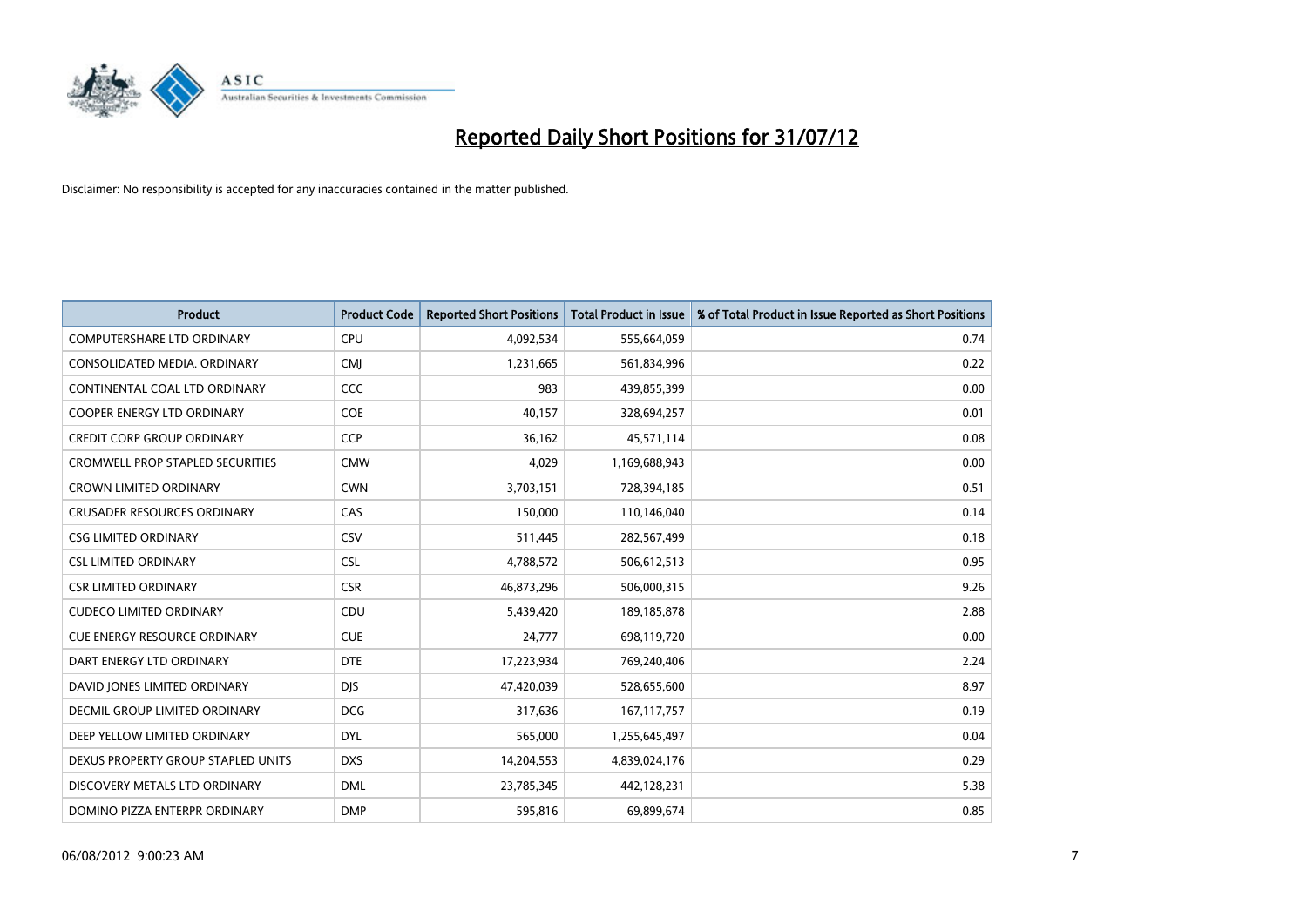

| <b>Product</b>                       | <b>Product Code</b> | <b>Reported Short Positions</b> | <b>Total Product in Issue</b> | % of Total Product in Issue Reported as Short Positions |
|--------------------------------------|---------------------|---------------------------------|-------------------------------|---------------------------------------------------------|
| DORAY MINERALS LTD ORDINARY          | <b>DRM</b>          | 90,282                          | 81,626,525                    | 0.11                                                    |
| DOWNER EDI LIMITED ORDINARY          | <b>DOW</b>          | 8,617,003                       | 429,100,296                   | 2.01                                                    |
| DRILLSEARCH ENERGY ORDINARY          | <b>DLS</b>          | 8,974,865                       | 337,449,196                   | 2.66                                                    |
| DUET GROUP STAPLED US PROHIBIT.      | <b>DUE</b>          | 5,726,564                       | 1,109,831,386                 | 0.52                                                    |
| DULUXGROUP LIMITED ORDINARY          | <b>DLX</b>          | 10,249,914                      | 368,984,902                   | 2.78                                                    |
| <b>DWS LTD ORDINARY</b>              | <b>DWS</b>          | 4,050                           | 132,362,763                   | 0.00                                                    |
| ECHO ENTERTAINMENT ORDINARY          | <b>EGP</b>          | 22,374,641                      | 825,672,730                   | 2.71                                                    |
| <b>ELDERS LIMITED ORDINARY</b>       | <b>ELD</b>          | 18,340,743                      | 448,598,480                   | 4.09                                                    |
| ELDORADO GOLD CORP CDI 1:1           | EAU                 | 20,799                          | 4,815,508                     | 0.43                                                    |
| ELEMENTAL MINERALS ORDINARY          | <b>ELM</b>          | 448.948                         | 243,614,280                   | 0.18                                                    |
| ELEMENTOS LIMITED ORDINARY           | <b>ELT</b>          | 16                              | 82,383,526                    | 0.00                                                    |
| <b>EMECO HOLDINGS ORDINARY</b>       | <b>EHL</b>          | 7,287,859                       | 631,237,586                   | 1.15                                                    |
| <b>ENDEAVOUR MIN CORP CDI 1:1</b>    | <b>EVR</b>          | 52,378                          | 117,438,458                   | 0.04                                                    |
| <b>ENERGY RESOURCES ORDINARY 'A'</b> | <b>ERA</b>          | 8,820,729                       | 517,725,062                   | 1.70                                                    |
| <b>ENERGY WORLD CORPOR, ORDINARY</b> | <b>EWC</b>          | 18,652,653                      | 1,734,166,672                 | 1.08                                                    |
| <b>ENVESTRA LIMITED ORDINARY</b>     | <b>ENV</b>          | 15,955,540                      | 1,572,392,111                 | 1.01                                                    |
| EQUATORIAL RES LTD ORDINARY          | <b>EQX</b>          | 102,132                         | 117,235,353                   | 0.09                                                    |
| EUREKA ENERGY LTD ORDINARY           | <b>EKA</b>          | 386,000                         | 237,764,050                   | 0.16                                                    |
| EVOLUTION MINING LTD ORDINARY        | <b>EVN</b>          | 2,084,287                       | 707,105,713                   | 0.29                                                    |
| EXCO RESOURCES LTD ORDINARY          | <b>EXS</b>          | 60                              | 356,044,187                   | 0.00                                                    |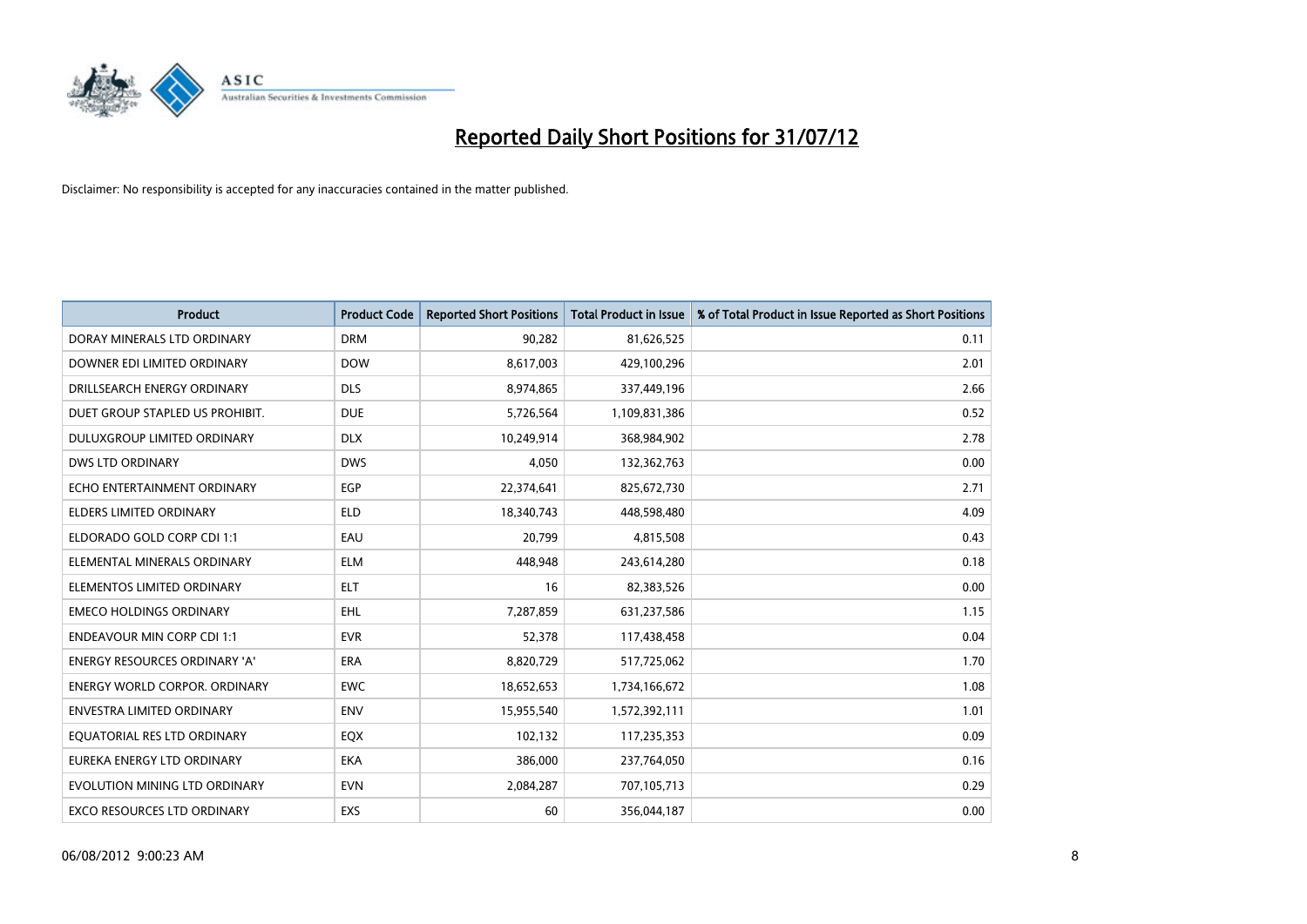

| <b>Product</b>                               | <b>Product Code</b> | <b>Reported Short Positions</b> | <b>Total Product in Issue</b> | % of Total Product in Issue Reported as Short Positions |
|----------------------------------------------|---------------------|---------------------------------|-------------------------------|---------------------------------------------------------|
| FAIRFAX MEDIA LTD ORDINARY                   | <b>FXI</b>          | 297,410,629                     | 2,351,955,725                 | 12.65                                                   |
| FAR LTD ORDINARY                             | <b>FAR</b>          | 21,280,859                      | 2,499,846,742                 | 0.85                                                    |
| <b>FKP PROPERTY GROUP STAPLED SECURITIES</b> | <b>FKP</b>          | 42,493,883                      | 1,212,083,417                 | 3.51                                                    |
| FLEETWOOD CORP ORDINARY                      | <b>FWD</b>          | 223,889                         | 59,217,993                    | 0.38                                                    |
| FLETCHER BUILDING ORDINARY                   | <b>FBU</b>          | 10,335,735                      | 682,866,936                   | 1.51                                                    |
| FLEXIGROUP LIMITED ORDINARY                  | <b>FXL</b>          | 776,275                         | 282,113,791                   | 0.28                                                    |
| <b>FLIGHT CENTRE ORDINARY</b>                | <b>FLT</b>          | 13,281,520                      | 100,047,288                   | 13.28                                                   |
| FLINDERS MINES LTD ORDINARY                  | <b>FMS</b>          | 1,905,441                       | 1,821,300,404                 | 0.10                                                    |
| FOCUS MINERALS LTD ORDINARY                  | <b>FML</b>          | 1,153,727                       | 4,320,773,701                 | 0.03                                                    |
| <b>FORGE GROUP LIMITED ORDINARY</b>          | FGE                 | 361,954                         | 86,169,014                    | 0.42                                                    |
| <b>FORTESCUE METALS GRP ORDINARY</b>         | <b>FMG</b>          | 180,290,279                     | 3,113,798,659                 | 5.79                                                    |
| <b>G.U.D. HOLDINGS ORDINARY</b>              | GUD                 | 1,158,404                       | 70,803,455                    | 1.64                                                    |
| <b>GALAXY RESOURCES ORDINARY</b>             | GXY                 | 5,863,679                       | 506,359,381                   | 1.16                                                    |
| <b>GENETIC TECHNOLOGIES ORDINARY</b>         | GTG                 | 509,400                         | 464,771,819                   | 0.11                                                    |
| <b>GEODYNAMICS LIMITED ORDINARY</b>          | GDY                 | 850                             | 406,452,608                   | 0.00                                                    |
| <b>GINDALBIE METALS LTD ORDINARY</b>         | GBG                 | 53,198,538                      | 1,247,487,454                 | 4.26                                                    |
| <b>GOODMAN FIELDER, ORDINARY</b>             | <b>GFF</b>          | 42,367,713                      | 1,955,559,207                 | 2.17                                                    |
| <b>GOODMAN GROUP STAPLED US PROHIBIT.</b>    | <b>GMG</b>          | 11,829,885                      | 1,605,107,475                 | 0.74                                                    |
| <b>GPT GROUP STAPLED SEC.</b>                | <b>GPT</b>          | 6,338,933                       | 1,766,785,075                 | 0.36                                                    |
| <b>GRAINCORP LIMITED A CLASS ORDINARY</b>    | <b>GNC</b>          | 1,571,573                       | 198,318,900                   | 0.79                                                    |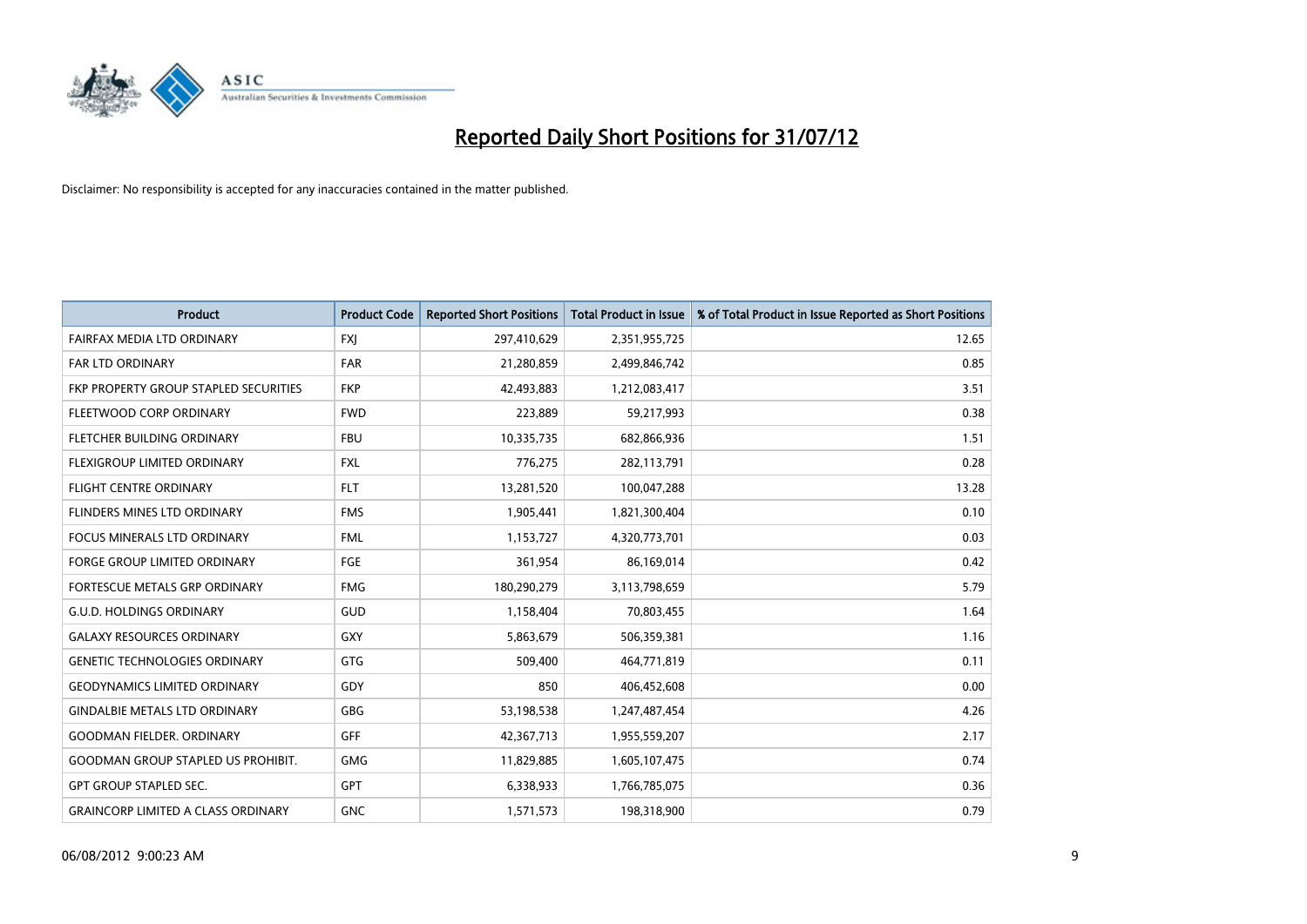

| <b>Product</b>                        | <b>Product Code</b> | <b>Reported Short Positions</b> | <b>Total Product in Issue</b> | % of Total Product in Issue Reported as Short Positions |
|---------------------------------------|---------------------|---------------------------------|-------------------------------|---------------------------------------------------------|
| <b>GRANGE RESOURCES, ORDINARY</b>     | <b>GRR</b>          | 2,182,530                       | 1,155,487,102                 | 0.19                                                    |
| <b>GREENLAND MIN EN LTD ORDINARY</b>  | GGG                 | 3,655,178                       | 416,390,488                   | 0.88                                                    |
| <b>GRYPHON MINERALS LTD ORDINARY</b>  | GRY                 | 18,041,475                      | 348,264,983                   | 5.18                                                    |
| <b>GUILDFORD COAL LTD ORDINARY</b>    | <b>GUF</b>          | 2,010,087                       | 476,867,530                   | 0.42                                                    |
| <b>GUIARAT NRE COAL LTD ORDINARY</b>  | <b>GNM</b>          | 663.000                         | 1,093,137,858                 | 0.06                                                    |
| <b>GUNNS LIMITED ORDINARY</b>         | <b>GNS</b>          | 55,081,063                      | 848,401,559                   | 6.49                                                    |
| <b>GWA GROUP LTD ORDINARY</b>         | <b>GWA</b>          | 16,595,802                      | 302,005,514                   | 5.50                                                    |
| <b>HARVEY NORMAN ORDINARY</b>         | <b>HVN</b>          | 103,557,445                     | 1,062,316,784                 | 9.75                                                    |
| HASTIE GROUP LIMITED ORDINARY         | <b>HST</b>          | 233,914                         | 137,353,504                   | 0.17                                                    |
| HASTINGS DIVERSIFIED STAPLED SECURITY | <b>HDF</b>          | 1,019,781                       | 530,001,072                   | 0.19                                                    |
| <b>HENDERSON GROUP CDI 1:1</b>        | <b>HGG</b>          | 6,143,453                       | 707,807,610                   | 0.87                                                    |
| HFA HOLDINGS LIMITED ORDINARY         | <b>HFA</b>          | 3,809                           | 117,332,831                   | 0.00                                                    |
| HILLGROVE RES LTD ORDINARY            | <b>HGO</b>          | 9,512,824                       | 912,901,046                   | 1.04                                                    |
| HILLS HOLDINGS LTD ORDINARY           | <b>HIL</b>          | 2,969,275                       | 246,500,444                   | 1.20                                                    |
| HORIZON OIL LIMITED ORDINARY          | <b>HZN</b>          | 27,181,020                      | 1,130,811,515                 | 2.40                                                    |
| <b>ICON ENERGY LIMITED ORDINARY</b>   | <b>ICN</b>          | 72                              | 469,301,394                   | 0.00                                                    |
| <b>IINET LIMITED ORDINARY</b>         | <b>IIN</b>          | 100,051                         | 160,968,847                   | 0.06                                                    |
| ILUKA RESOURCES ORDINARY              | ILU                 | 38,516,850                      | 418,700,517                   | 9.20                                                    |
| <b>IMDEX LIMITED ORDINARY</b>         | <b>IMD</b>          | 404,916                         | 208,235,426                   | 0.19                                                    |
| IMF (AUSTRALIA) LTD ORDINARY          | <b>IMF</b>          | 12,014                          | 123,828,193                   | 0.01                                                    |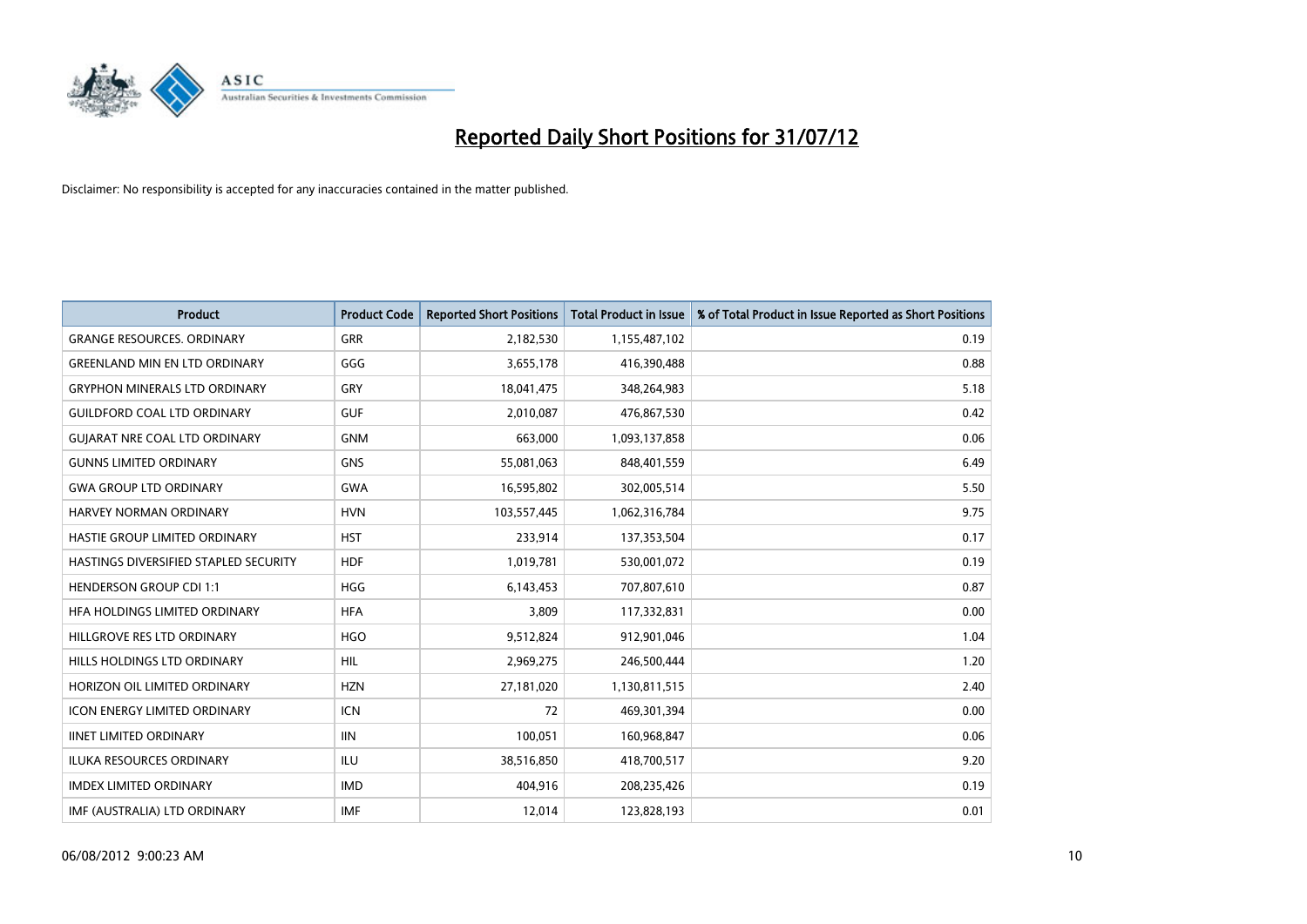

| <b>Product</b>                            | <b>Product Code</b> | <b>Reported Short Positions</b> | <b>Total Product in Issue</b> | % of Total Product in Issue Reported as Short Positions |
|-------------------------------------------|---------------------|---------------------------------|-------------------------------|---------------------------------------------------------|
| <b>INCITEC PIVOT ORDINARY</b>             | IPL                 | 4,219,012                       | 1,628,730,107                 | 0.26                                                    |
| <b>INDEPENDENCE GROUP ORDINARY</b>        | <b>IGO</b>          | 11,927,076                      | 232,882,535                   | 5.12                                                    |
| <b>INDOPHIL RESOURCES ORDINARY</b>        | <b>IRN</b>          | 1,022,641                       | 1,203,146,194                 | 0.08                                                    |
| <b>INDUSTREA LIMITED ORDINARY</b>         | <b>IDL</b>          | 502,645                         | 370,268,218                   | 0.14                                                    |
| <b>INFIGEN ENERGY STAPLED SECURITIES</b>  | <b>IFN</b>          | 4,847,254                       | 762,265,972                   | 0.64                                                    |
| <b>INSURANCE AUSTRALIA ORDINARY</b>       | IAG                 | 6,148,331                       | 2,079,034,021                 | 0.30                                                    |
| INTEGRA MINING LTD, ORDINARY              | <b>IGR</b>          | 7,135,341                       | 934,440,899                   | 0.76                                                    |
| <b>INTREPID MINES ORDINARY</b>            | <b>IAU</b>          | 10,832,319                      | 525,920,331                   | 2.06                                                    |
| INVESTA OFFICE FUND STAPLED SECURITIES    | <b>IOF</b>          | 3,111,776                       | 614,047,458                   | 0.51                                                    |
| <b>INVOCARE LIMITED ORDINARY</b>          | IVC                 | 3,558,979                       | 110,030,298                   | 3.23                                                    |
| ION LIMITED ORDINARY                      | <b>ION</b>          | 164,453                         | 256,365,105                   | 0.06                                                    |
| <b>IOOF HOLDINGS LTD ORDINARY</b>         | IFL                 | 1,410,002                       | 229,794,395                   | 0.61                                                    |
| <b>IPROPERTY GROUP LTD ORDINARY</b>       | <b>IPP</b>          | 400,000                         | 179,879,862                   | 0.22                                                    |
| <b>IRESS LIMITED ORDINARY</b>             | <b>IRE</b>          | 3,655,003                       | 128,428,871                   | 2.85                                                    |
| <b>IRON ORE HOLDINGS ORDINARY</b>         | <b>IOH</b>          | 50,662                          | 161,330,094                   | 0.03                                                    |
| ISHARES FTSE CHINA25 CDI 1:1              | <b>IZZ</b>          | 15,065                          | 128,250,000                   | 0.01                                                    |
| ISHARES MSCI AUS 200 ISHARES MSCI AUS 200 | <b>IOZ</b>          | 56,785                          | 5,253,191                     | 1.08                                                    |
| ISHARES MSCI TAIWAN CDI 1:1               | <b>ITW</b>          | 43,070                          | 184,400,000                   | 0.02                                                    |
| ISHARES S&P HIGH DIV ISHARES S&P HIGH DIV | <b>IHD</b>          | 10,303                          | 4,303,291                     | 0.24                                                    |
| <b>IVANHOE AUSTRALIA ORDINARY</b>         | <b>IVA</b>          | 4,097,319                       | 554,687,635                   | 0.74                                                    |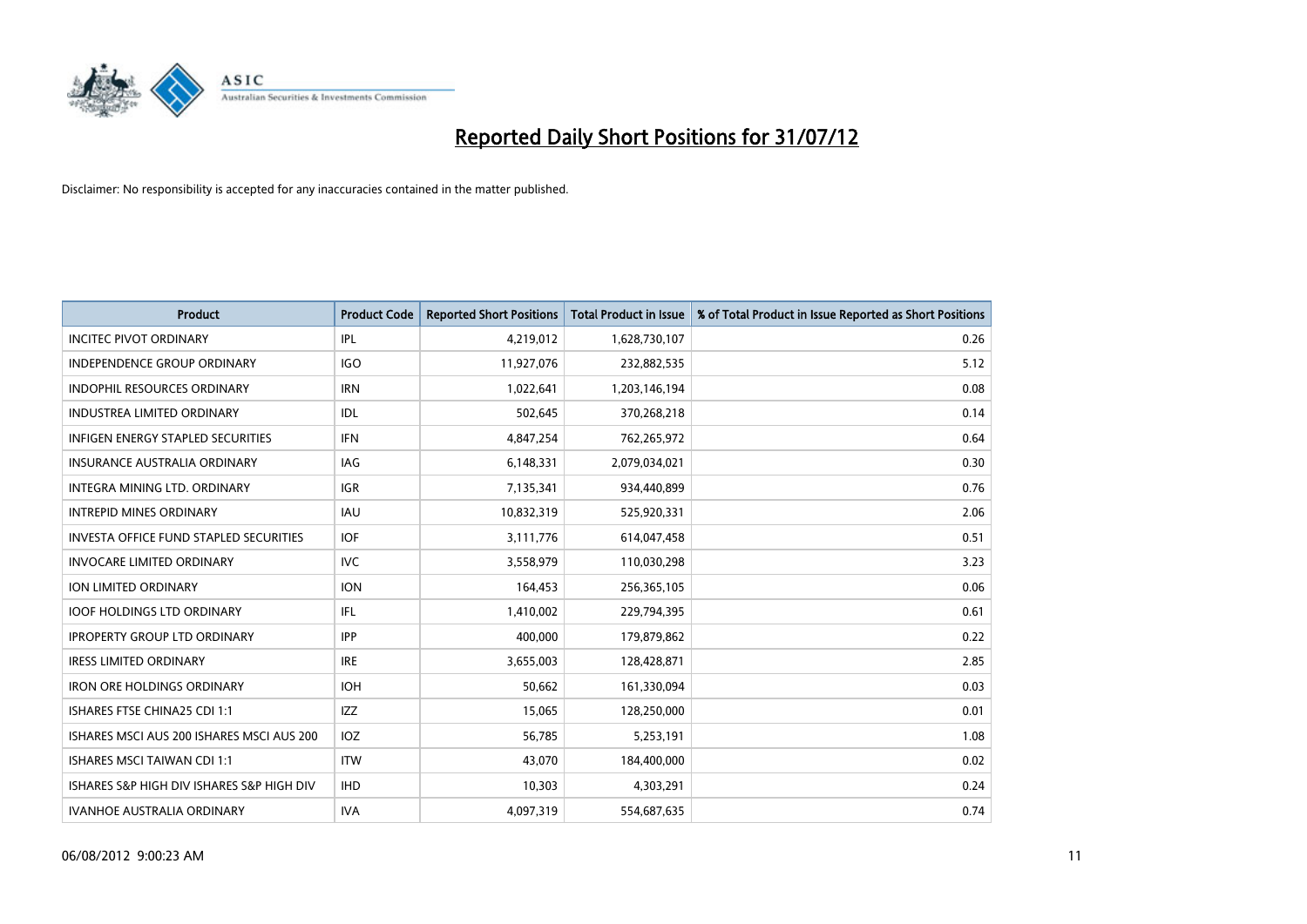

| <b>Product</b>                                  | <b>Product Code</b> | <b>Reported Short Positions</b> | <b>Total Product in Issue</b> | % of Total Product in Issue Reported as Short Positions |
|-------------------------------------------------|---------------------|---------------------------------|-------------------------------|---------------------------------------------------------|
| <b>IAMES HARDIE INDUST CHESS DEPOSITARY INT</b> | <b>IHX</b>          | 10,673,927                      | 437,938,350                   | 2.44                                                    |
| <b>IB HI-FI LIMITED ORDINARY</b>                | <b>IBH</b>          | 21,006,587                      | 98,850,643                    | 21.25                                                   |
| <b>IUPITER MINES ORDINARY</b>                   | <b>IMS</b>          | 158                             | 1,806,834,044                 | 0.00                                                    |
| <b>KAGARA LTD ORDINARY</b>                      | KZL                 | 3,541,401                       | 798,953,117                   | 0.44                                                    |
| KANGAROO RES LTD ORDINARY                       | <b>KRL</b>          | 51,941                          | 3,434,430,012                 | 0.00                                                    |
| KAROON GAS AUSTRALIA ORDINARY                   | <b>KAR</b>          | 843,395                         | 221,420,769                   | 0.38                                                    |
| KATHMANDU HOLD LTD ORDINARY                     | <b>KMD</b>          | 1,762,144                       | 200,000,000                   | 0.88                                                    |
| <b>KBL MINING LIMITED ORDINARY</b>              | <b>KBL</b>          | 1,820                           | 283,921,456                   | 0.00                                                    |
| <b>KENTOR GOLD LIMITED ORDINARY</b>             | KGL                 | 290                             | 116,209,874                   | 0.00                                                    |
| <b>KEYBRIDGE CAPITAL ORDINARY</b>               | <b>KBC</b>          |                                 | 172,070,564                   | 0.00                                                    |
| KINGSGATE CONSOLID. ORDINARY                    | <b>KCN</b>          | 6,137,849                       | 151,263,789                   | 4.06                                                    |
| KINGSROSE MINING LTD ORDINARY                   | <b>KRM</b>          | 76,823                          | 289,210,845                   | 0.03                                                    |
| LEIGHTON HOLDINGS ORDINARY                      | LEI                 | 11,963,883                      | 337,087,596                   | 3.55                                                    |
| LEND LEASE GROUP UNIT/ORD STAPLED               | <b>LLC</b>          | 8,399,890                       | 572,789,827                   | 1.47                                                    |
| LINC ENERGY LTD ORDINARY                        | <b>LNC</b>          | 43,886,224                      | 504,487,631                   | 8.70                                                    |
| LIQUEFIED NATURAL ORDINARY                      | LNG                 | 272,800                         | 267,699,015                   | 0.10                                                    |
| LYNAS CORPORATION ORDINARY                      | <b>LYC</b>          | 197,333,005                     | 1,715,029,131                 | 11.51                                                   |
| M2 TELECOMMUNICATION ORDINARY                   | <b>MTU</b>          | 1,607,864                       | 156,571,954                   | 1.03                                                    |
| <b>MACA LIMITED ORDINARY</b>                    | <b>MLD</b>          | 46,342                          | 150,000,000                   | 0.03                                                    |
| <b>MACMAHON HOLDINGS ORDINARY</b>               | <b>MAH</b>          | 5,317,891                       | 741,316,038                   | 0.72                                                    |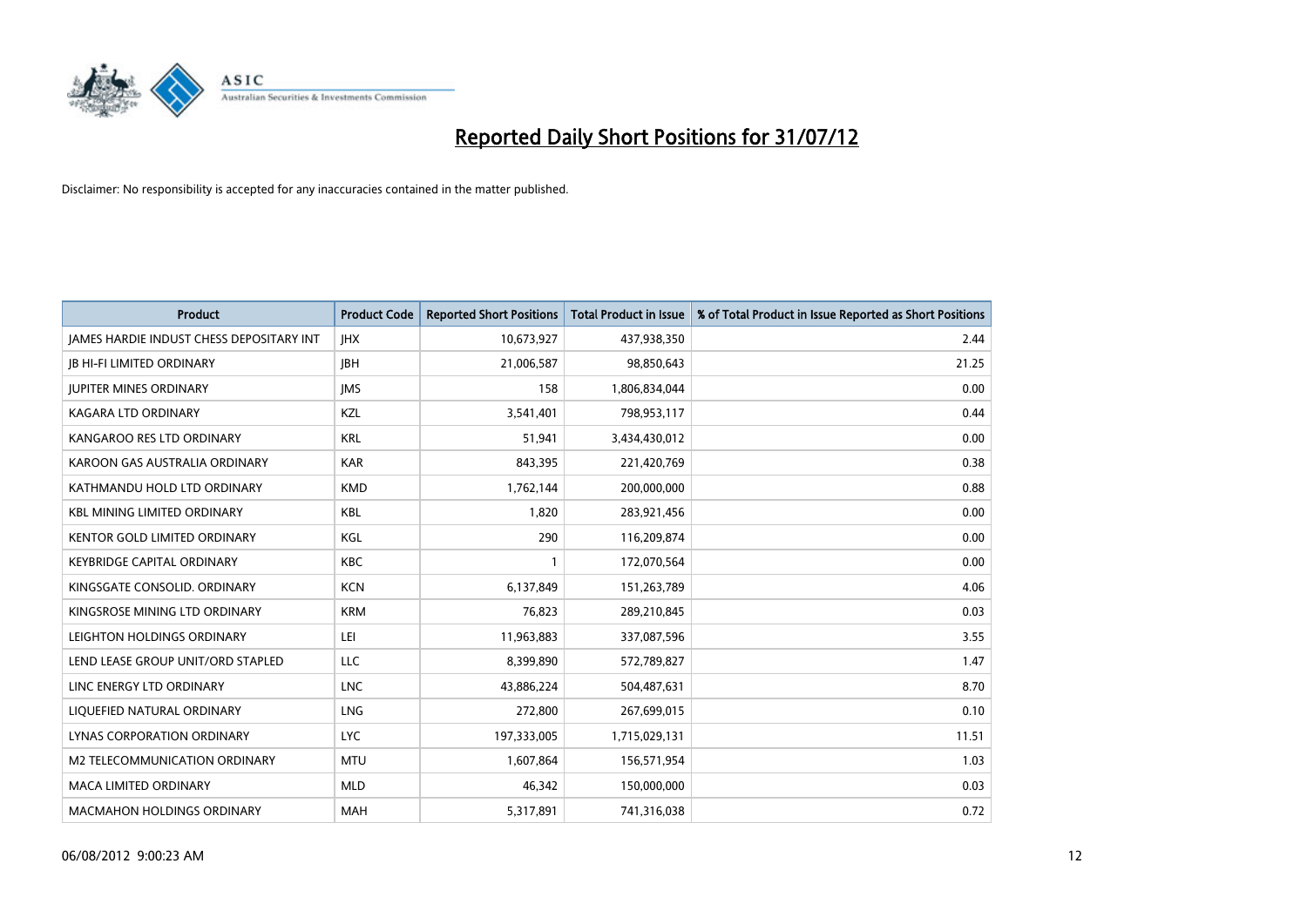

| <b>Product</b>                        | <b>Product Code</b> | <b>Reported Short Positions</b> | <b>Total Product in Issue</b> | % of Total Product in Issue Reported as Short Positions |
|---------------------------------------|---------------------|---------------------------------|-------------------------------|---------------------------------------------------------|
| MACQ ATLAS ROADS GRP ORDINARY STAPLED | <b>MQA</b>          | 5,350,424                       | 478,531,436                   | 1.12                                                    |
| MACQUARIE GROUP LTD ORDINARY          | <b>MOG</b>          | 6,055,386                       | 345,780,079                   | 1.75                                                    |
| <b>MARENGO MINING ORDINARY</b>        | <b>MGO</b>          | 39,850                          | 1,137,078,446                 | 0.00                                                    |
| MATRIX C & E LTD ORDINARY             | <b>MCE</b>          | 924,224                         | 94,555,428                    | 0.98                                                    |
| MAVERICK DRILLING ORDINARY            | <b>MAD</b>          | 612,988                         | 292,104,090                   | 0.21                                                    |
| MCMILLAN SHAKESPEARE ORDINARY         | <b>MMS</b>          | 66,120                          | 74,523,965                    | 0.09                                                    |
| MEDUSA MINING LTD ORDINARY            | <b>MML</b>          | 1,554,703                       | 188,903,911                   | 0.82                                                    |
| MEO AUSTRALIA LTD ORDINARY            | <b>MEO</b>          | 3,472,981                       | 539,913,260                   | 0.64                                                    |
| MERMAID MARINE ORDINARY               | <b>MRM</b>          | 1,009,028                       | 219,453,350                   | 0.46                                                    |
| MESOBLAST LIMITED ORDINARY            | <b>MSB</b>          | 18,681,247                      | 284,478,361                   | 6.57                                                    |
| <b>METALS X LIMITED ORDINARY</b>      | <b>MLX</b>          | 2,302,620                       | 1,316,663,257                 | 0.17                                                    |
| METCASH LIMITED ORDINARY              | <b>MTS</b>          | 41,186,823                      | 864,203,007                   | 4.77                                                    |
| METGASCO LIMITED ORDINARY             | <b>MEL</b>          | 279,267                         | 337,414,140                   | 0.08                                                    |
| METMINCO LIMITED ORDINARY             | <b>MNC</b>          | 1,268,547                       | 1,749,541,573                 | 0.07                                                    |
| MHM METALS LIMITED ORDINARY           | <b>MHM</b>          | 37,083                          | 106,541,117                   | 0.03                                                    |
| MICLYN EXP OFFSHR ORDINARY            | <b>MIO</b>          | 126,569                         | 278,515,705                   | 0.05                                                    |
| MILTON CORPORATION ORDINARY           | <b>MLT</b>          | 12,800                          | 121,625,655                   | 0.01                                                    |
| MINCOR RESOURCES NL ORDINARY          | <b>MCR</b>          | 1,289,769                       | 188,708,274                   | 0.68                                                    |
| MINERAL DEPOSITS ORDINARY             | <b>MDL</b>          | 398,419                         | 83,538,786                    | 0.48                                                    |
| MINERAL RESOURCES, ORDINARY           | <b>MIN</b>          | 3,313,345                       | 184,856,018                   | 1.79                                                    |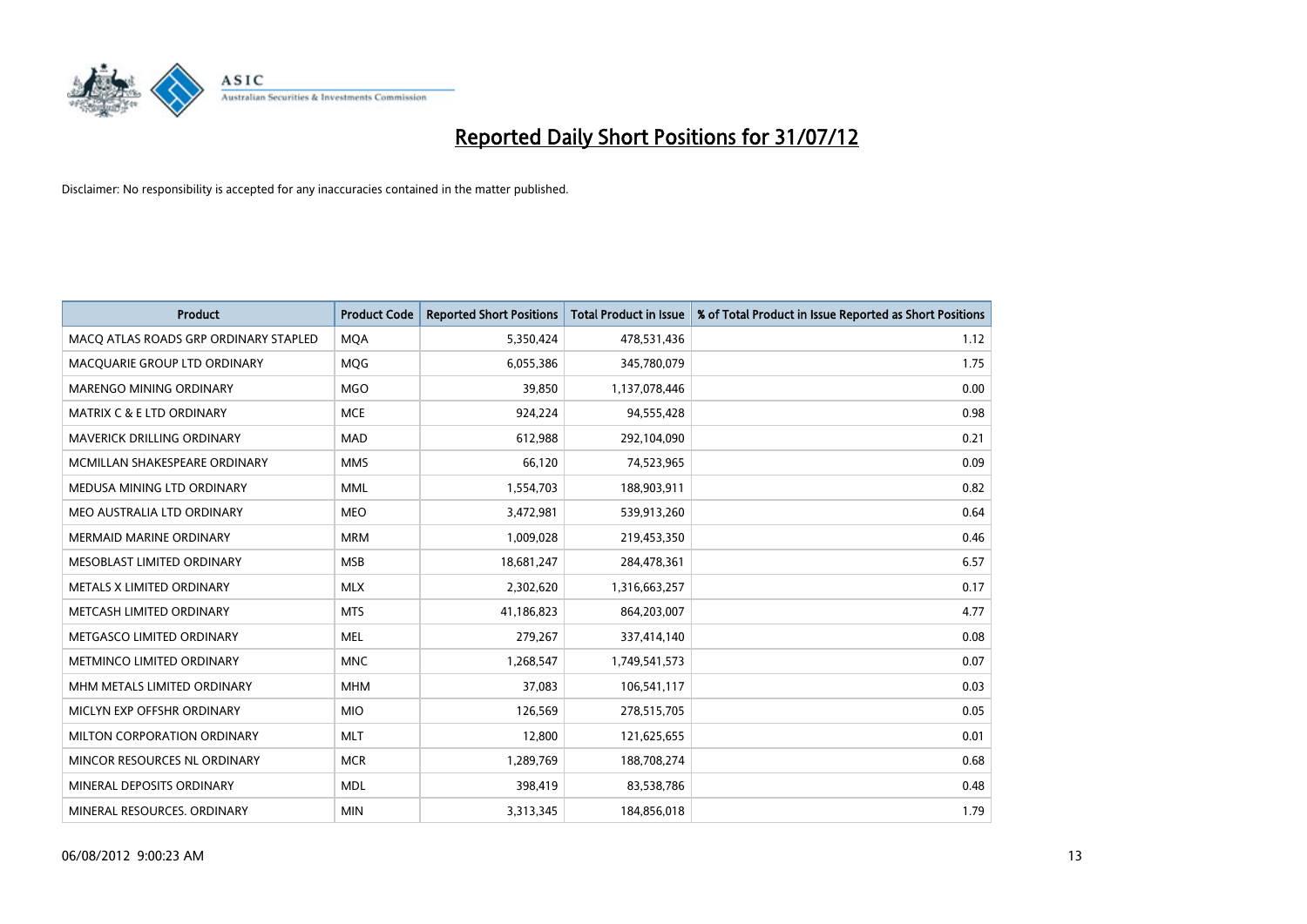

| <b>Product</b>                       | <b>Product Code</b> | <b>Reported Short Positions</b> | <b>Total Product in Issue</b> | % of Total Product in Issue Reported as Short Positions |
|--------------------------------------|---------------------|---------------------------------|-------------------------------|---------------------------------------------------------|
| MIRABELA NICKEL LTD ORDINARY         | <b>MBN</b>          | 11,896,821                      | 876,571,645                   | 1.36                                                    |
| MIRVAC GROUP STAPLED SECURITIES      | <b>MGR</b>          | 10,929,374                      | 3,422,151,869                 | 0.32                                                    |
| <b>MOLOPO ENERGY LTD ORDINARY</b>    | <b>MPO</b>          | 1,088,651                       | 245,789,911                   | 0.44                                                    |
| MOLY MINES LIMITED ORDINARY          | <b>MOL</b>          | 4,101                           | 384,893,989                   | 0.00                                                    |
| <b>MONADELPHOUS GROUP ORDINARY</b>   | <b>MND</b>          | 3,103,181                       | 88,674,327                    | 3.50                                                    |
| MORTGAGE CHOICE LTD ORDINARY         | <b>MOC</b>          | 2,255,632                       | 120,319,572                   | 1.87                                                    |
| <b>MOUNT GIBSON IRON ORDINARY</b>    | <b>MGX</b>          | 8,151,314                       | 1,085,728,430                 | 0.75                                                    |
| <b>MURCHISON METALS LTD ORDINARY</b> | <b>MMX</b>          | 4,621,541                       | 450,093,277                   | 1.03                                                    |
| MYER HOLDINGS LTD ORDINARY           | <b>MYR</b>          | 56,435,153                      | 583,384,551                   | 9.67                                                    |
| <b>MYSTATE LIMITED ORDINARY</b>      | <b>MYS</b>          | 17,658                          | 86,977,573                    | 0.02                                                    |
| NATIONAL AUST. BANK ORDINARY         | <b>NAB</b>          | 10,268,282                      | 2,273,158,183                 | 0.45                                                    |
| NAVITAS LIMITED ORDINARY             | <b>NVT</b>          | 10,644,055                      | 375,318,628                   | 2.84                                                    |
| NEON ENERGY LIMITED ORDINARY         | <b>NEN</b>          | 707,263                         | 439,189,518                   | 0.16                                                    |
| NEW HOPE CORPORATION ORDINARY        | <b>NHC</b>          | 2,748,570                       | 830,411,534                   | 0.33                                                    |
| NEWCREST MINING ORDINARY             | <b>NCM</b>          | 1,542,132                       | 765,000,000                   | 0.20                                                    |
| NEWS CORP A NON-VOTING CDI           | <b>NWSLV</b>        | 3,770,949                       | 1,576,204,738                 | 0.24                                                    |
| NEWS CORP B VOTING CDI               | <b>NWS</b>          | 1,061,584                       | 798,520,953                   | 0.13                                                    |
| NEWSAT LIMITED ORDINARY              | <b>NWT</b>          | 70,000                          | 233,052,157                   | 0.03                                                    |
| NEXTDC LIMITED ORDINARY              | <b>NXT</b>          | 2,056,771                       | 150,602,388                   | 1.37                                                    |
| NEXUS ENERGY LIMITED ORDINARY        | <b>NXS</b>          | 1,889,530                       | 1,329,821,159                 | 0.14                                                    |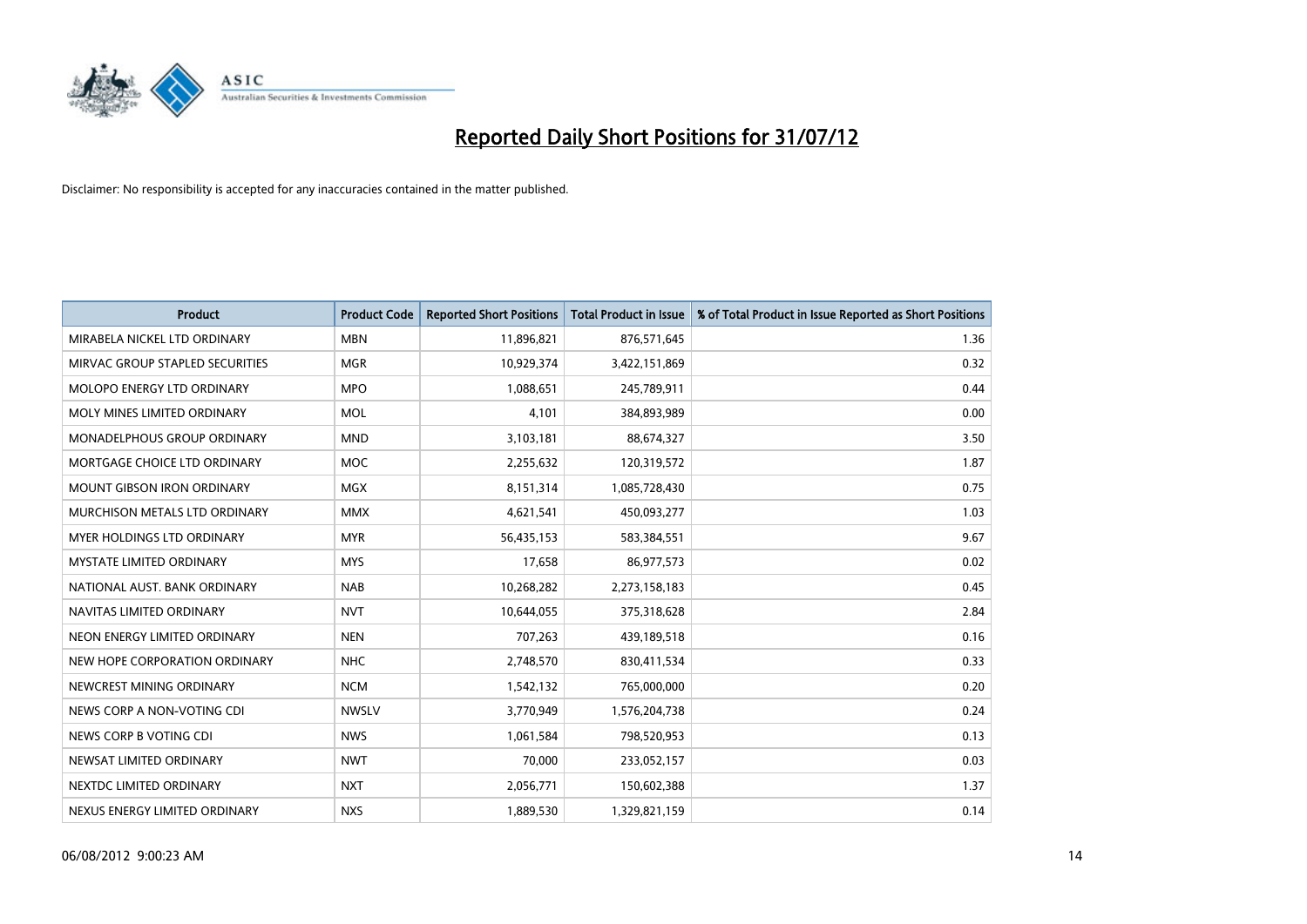

| <b>Product</b>                        | <b>Product Code</b> | <b>Reported Short Positions</b> | <b>Total Product in Issue</b> | % of Total Product in Issue Reported as Short Positions |
|---------------------------------------|---------------------|---------------------------------|-------------------------------|---------------------------------------------------------|
| NIB HOLDINGS LIMITED ORDINARY         | <b>NHF</b>          | 21,973                          | 439,004,182                   | 0.01                                                    |
| NIDO PETROLEUM ORDINARY               | <b>NDO</b>          | 105,313                         | 1,390,829,818                 | 0.01                                                    |
| NOBLE MINERAL RES ORDINARY            | <b>NMG</b>          | 4,614,971                       | 610,147,952                   | 0.76                                                    |
| NORFOLK GROUP ORDINARY                | <b>NFK</b>          | 550                             | 158,890,730                   | 0.00                                                    |
| NORTHERN IRON LTD ORDINARY            | <b>NFE</b>          | 317,000                         | 369,980,113                   | 0.09                                                    |
| NORTHERN STAR ORDINARY                | <b>NST</b>          | 3,451,499                       | 408,788,032                   | 0.84                                                    |
| NORTON GOLD FIELDS ORDINARY           | <b>NGF</b>          | 1,500,000                       | 849,580,265                   | 0.18                                                    |
| NRW HOLDINGS LIMITED ORDINARY         | <b>NWH</b>          | 457,423                         | 278,888,011                   | 0.16                                                    |
| NUFARM LIMITED ORDINARY               | <b>NUF</b>          | 5,984,145                       | 262,142,247                   | 2.28                                                    |
| <b>OAKTON LIMITED ORDINARY</b>        | <b>OKN</b>          | 607,327                         | 91,721,874                    | 0.66                                                    |
| OCEANAGOLD CORP. CHESS DEPOSITARY INT | OGC                 | 418,340                         | 262,982,710                   | 0.16                                                    |
| OIL SEARCH LTD ORDINARY               | <b>OSH</b>          | 6,100,877                       | 1,331,356,047                 | 0.46                                                    |
| OM HOLDINGS LIMITED ORDINARY          | OMH                 | 6,105,356                       | 604,105,150                   | 1.01                                                    |
| <b>OPUS GROUP LTD ORDINARY</b>        | <b>OPG</b>          | 2,758                           | 53,678,177                    | 0.01                                                    |
| ORICA LIMITED ORDINARY                | ORI                 | 3,022,076                       | 365,642,802                   | 0.83                                                    |
| ORIGIN ENERGY ORDINARY                | <b>ORG</b>          | 5,679,770                       | 1,089,593,153                 | 0.52                                                    |
| OROCOBRE LIMITED ORDINARY             | <b>ORE</b>          | 171,202                         | 103,195,029                   | 0.17                                                    |
| OROTONGROUP LIMITED ORDINARY          | <b>ORL</b>          | 271,112                         | 40,880,902                    | 0.66                                                    |
| OZ MINERALS ORDINARY                  | OZL                 | 7,608,810                       | 303,920,022                   | 2.50                                                    |
| PACIFIC BRANDS ORDINARY               | PBG                 | 6,135,448                       | 912,915,695                   | 0.67                                                    |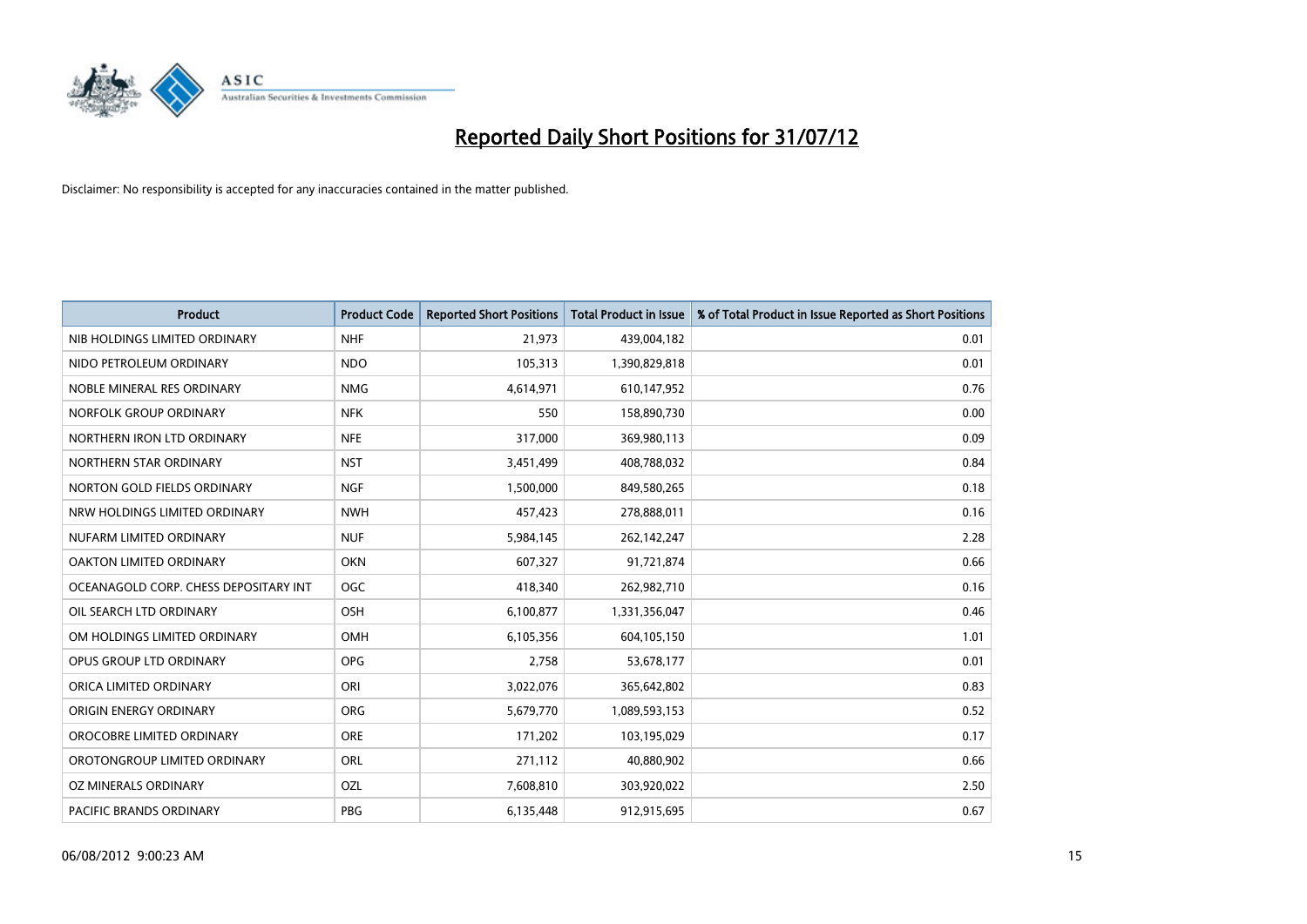

| <b>Product</b>               | <b>Product Code</b> | <b>Reported Short Positions</b> | <b>Total Product in Issue</b> | % of Total Product in Issue Reported as Short Positions |
|------------------------------|---------------------|---------------------------------|-------------------------------|---------------------------------------------------------|
| PALADIN ENERGY LTD ORDINARY  | <b>PDN</b>          | 71,110,283                      | 835,645,290                   | 8.51                                                    |
| PANAUST LIMITED ORDINARY     | <b>PNA</b>          | 3,509,588                       | 604,599,995                   | 0.58                                                    |
| PANCONTINENTAL OIL ORDINARY  | <b>PCL</b>          | 350,000                         | 1,123,444,094                 | 0.03                                                    |
| PANORAMIC RESOURCES ORDINARY | PAN                 | 2,532,822                       | 238,714,560                   | 1.06                                                    |
| PAPERLINX LIMITED ORDINARY   | <b>PPX</b>          | 1,226,443                       | 609,280,761                   | 0.20                                                    |
| PAPILLON RES LTD ORDINARY    | <b>PIR</b>          | 682,079                         | 244,150,830                   | 0.28                                                    |
| PEET LIMITED ORDINARY        | <b>PPC</b>          | 1,699,381                       | 320,170,604                   | 0.53                                                    |
| PERILYA LIMITED ORDINARY     | PEM                 | 257,247                         | 769,316,426                   | 0.03                                                    |
| PERPETUAL LIMITED ORDINARY   | PPT                 | 2,079,619                       | 41,980,678                    | 4.95                                                    |
| PERSEUS MINING LTD ORDINARY  | PRU                 | 11,254,288                      | 457,962,088                   | 2.46                                                    |
| PHARMAXIS LTD ORDINARY       | <b>PXS</b>          | 3,657,307                       | 307,810,989                   | 1.19                                                    |
| PLATINUM ASSET ORDINARY      | <b>PTM</b>          | 10,758,990                      | 561,347,878                   | 1.92                                                    |
| PLATINUM AUSTRALIA ORDINARY  | <b>PLA</b>          | 836,127                         | 504,968,043                   | 0.17                                                    |
| PMI GOLD CORP CDI 1:1        | <b>PVM</b>          | 14,108                          | 72,583,668                    | 0.02                                                    |
| PMP LIMITED ORDINARY         | PMP                 | 69,219                          | 323,781,124                   | 0.02                                                    |
| PREMIER INVESTMENTS ORDINARY | <b>PMV</b>          | 577,086                         | 155,260,478                   | 0.37                                                    |
| PRIMA BIOMED LTD ORDINARY    | PRR                 | 4,350,000                       | 1,066,063,388                 | 0.41                                                    |
| PRIMARY HEALTH CARE ORDINARY | <b>PRY</b>          | 14,962,386                      | 501,717,314                   | 2.98                                                    |
| PRIMEAG AUSTRALIA ORDINARY   | PAG                 | 102,365                         | 266,394,444                   | 0.04                                                    |
| PROGRAMMED ORDINARY          | <b>PRG</b>          | 451,717                         | 118,175,280                   | 0.38                                                    |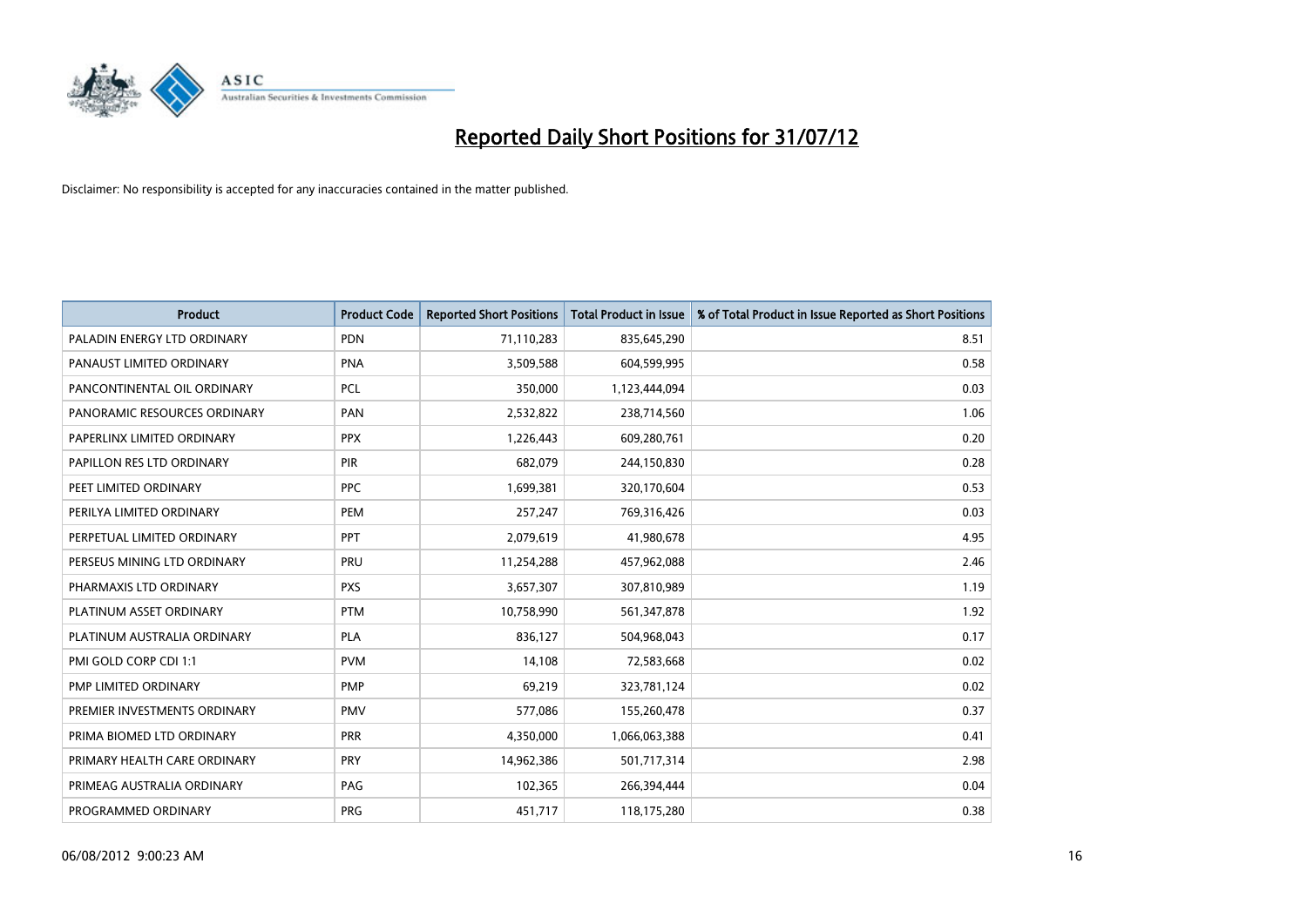

| <b>Product</b>                      | <b>Product Code</b> | <b>Reported Short Positions</b> | <b>Total Product in Issue</b> | % of Total Product in Issue Reported as Short Positions |
|-------------------------------------|---------------------|---------------------------------|-------------------------------|---------------------------------------------------------|
| <b>QANTAS AIRWAYS ORDINARY</b>      | QAN                 | 12,723,819                      | 2,265,123,620                 | 0.56                                                    |
| OBE INSURANCE GROUP ORDINARY        | <b>OBE</b>          | 53,003,226                      | 1,181,684,901                 | 4.49                                                    |
| OR NATIONAL LIMITED ORDINARY        | <b>ORN</b>          | 12,214,767                      | 2,440,000,000                 | 0.50                                                    |
| ORXPHARMA LTD ORDINARY              | <b>ORX</b>          | 198,770                         | 144,577,206                   | 0.14                                                    |
| <b>QUBE LOGISTICS HLDG ORDINARY</b> | <b>QUB</b>          | 6,356,085                       | 921,407,185                   | 0.69                                                    |
| RAMELIUS RESOURCES ORDINARY         | <b>RMS</b>          | 1,541,919                       | 335,906,949                   | 0.46                                                    |
| RAMSAY HEALTH CARE ORDINARY         | <b>RHC</b>          | 2,385,987                       | 202,081,252                   | 1.18                                                    |
| RANGE RESOURCES LTD ORDINARY        | <b>RRS</b>          | 445,715                         | 2,118,880,660                 | 0.02                                                    |
| <b>RCR TOMLINSON ORDINARY</b>       | <b>RCR</b>          | 33,564                          | 131,444,875                   | 0.03                                                    |
| <b>REA GROUP ORDINARY</b>           | <b>REA</b>          | 296,540                         | 131,714,699                   | 0.23                                                    |
| RECKON LIMITED ORDINARY             | <b>RKN</b>          | 801,001                         | 129,488,015                   | 0.62                                                    |
| <b>RED 5 LIMITED ORDINARY</b>       | <b>RED</b>          | 86,553                          | 135,488,008                   | 0.06                                                    |
| RED FORK ENERGY ORDINARY            | <b>RFE</b>          | 1,150,742                       | 310,229,853                   | 0.37                                                    |
| REDBANK ENERGY LTD ORDINARY         | <b>AEI</b>          | 13                              | 786,287                       | 0.00                                                    |
| <b>REGIS RESOURCES ORDINARY</b>     | <b>RRL</b>          | 642,200                         | 453,028,047                   | 0.14                                                    |
| RESMED INC CDI 10:1                 | <b>RMD</b>          | 408,678                         | 1,556,242,300                 | 0.03                                                    |
| RESOLUTE MINING ORDINARY            | <b>RSG</b>          | 6,038,473                       | 634,428,623                   | 0.95                                                    |
| RESOURCE GENERATION ORDINARY        | <b>RES</b>          | 100,173                         | 262,895,652                   | 0.04                                                    |
| <b>RETAIL FOOD GROUP ORDINARY</b>   | <b>RFG</b>          | 16,960                          | 108,519,282                   | 0.02                                                    |
| REVERSE CORP LIMITED ORDINARY       | <b>REF</b>          | 100                             | 92,382,175                    | 0.00                                                    |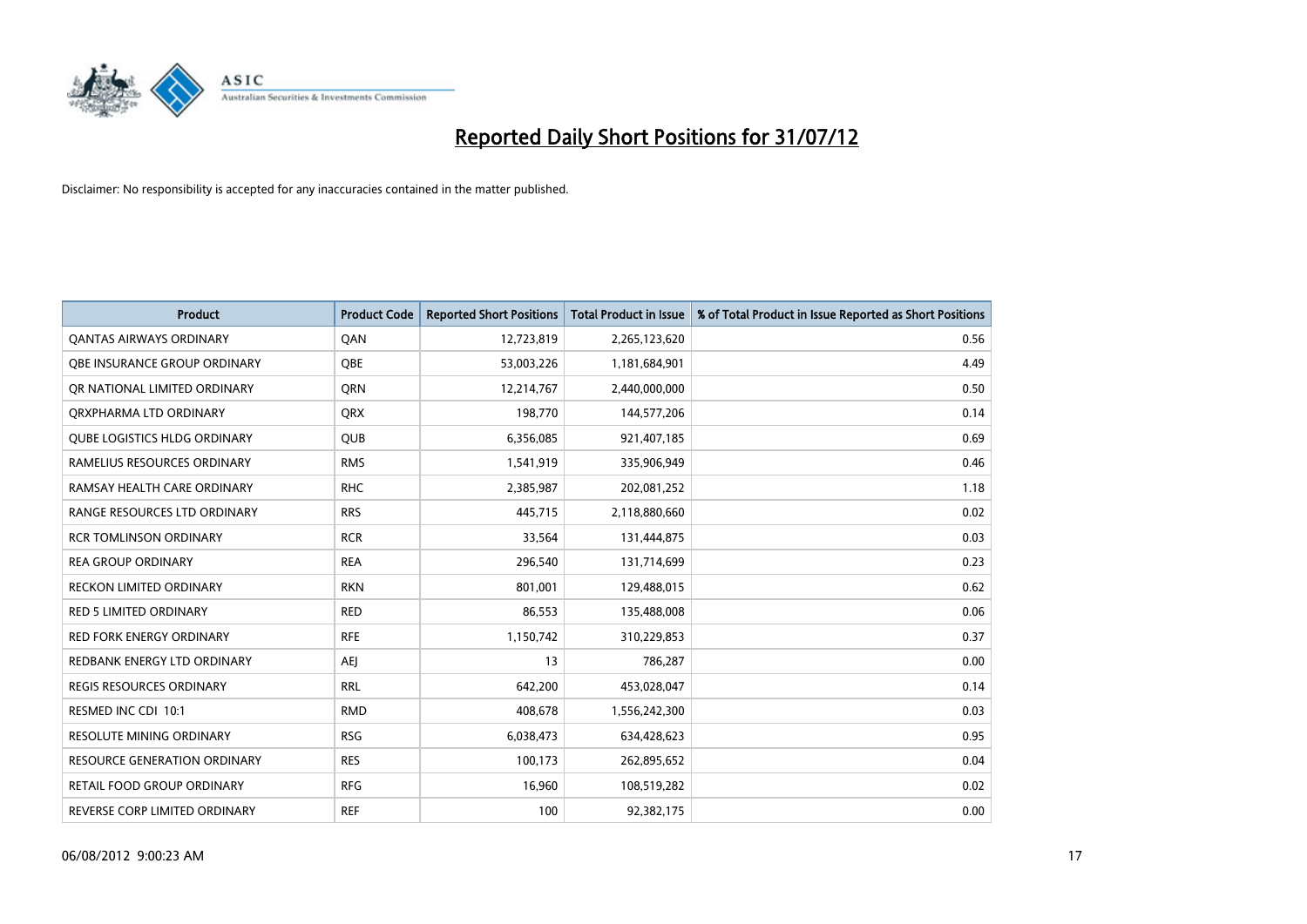

| <b>Product</b>                | <b>Product Code</b> | <b>Reported Short Positions</b> | <b>Total Product in Issue</b> | % of Total Product in Issue Reported as Short Positions |
|-------------------------------|---------------------|---------------------------------|-------------------------------|---------------------------------------------------------|
| REX MINERALS LIMITED ORDINARY | <b>RXM</b>          | 619,981                         | 188,907,284                   | 0.33                                                    |
| RHG LIMITED ORDINARY          | <b>RHG</b>          | 36,083                          | 308,483,177                   | 0.01                                                    |
| <b>RIALTO ENERGY ORDINARY</b> | <b>RIA</b>          | 953,806                         | 671,347,392                   | 0.14                                                    |
| RIDLEY CORPORATION ORDINARY   | <b>RIC</b>          | 4,465                           | 307,817,071                   | 0.00                                                    |
| RIO TINTO LIMITED ORDINARY    | <b>RIO</b>          | 19,067,402                      | 435,758,720                   | 4.38                                                    |
| ROC OIL COMPANY ORDINARY      | <b>ROC</b>          | 1,798,211                       | 683,235,552                   | 0.26                                                    |
| RURALCO HOLDINGS ORDINARY     | <b>RHL</b>          | 12,000                          | 55,019,284                    | 0.02                                                    |
| SAI GLOBAL LIMITED ORDINARY   | SAI                 | 3,023,881                       | 204,354,836                   | 1.48                                                    |
| SALMAT LIMITED ORDINARY       | <b>SLM</b>          | 2,989,308                       | 159,802,174                   | 1.87                                                    |
| SAMSON OIL & GAS LTD ORDINARY | SSN                 | 4,231,293                       | 1,778,970,540                 | 0.24                                                    |
| SANDFIRE RESOURCES ORDINARY   | <b>SFR</b>          | 4,635,689                       | 151,557,635                   | 3.06                                                    |
| <b>SANTOS LTD ORDINARY</b>    | <b>STO</b>          | 4,691,068                       | 952,988,558                   | 0.49                                                    |
| SARACEN MINERAL ORDINARY      | SAR                 | 1,975,558                       | 594,815,640                   | 0.33                                                    |
| SAUNDERS INTL LTD ORDINARY    | SND                 | 47,473                          | 79,020,000                    | 0.06                                                    |
| SEDGMAN LIMITED ORDINARY      | <b>SDM</b>          | 941                             | 214,292,930                   | 0.00                                                    |
| SEEK LIMITED ORDINARY         | <b>SEK</b>          | 11,206,640                      | 337,101,307                   | 3.32                                                    |
| SENEX ENERGY LIMITED ORDINARY | <b>SXY</b>          | 4,090,497                       | 1,136,205,731                 | 0.36                                                    |
| SERVCORP LIMITED ORDINARY     | SRV                 | 311                             | 98,440,807                    | 0.00                                                    |
| SERVICE STREAM ORDINARY       | <b>SSM</b>          | 400                             | 283,418,867                   | 0.00                                                    |
| SEVEN GROUP HOLDINGS ORDINARY | <b>SVW</b>          | 1,271,945                       | 307,410,281                   | 0.41                                                    |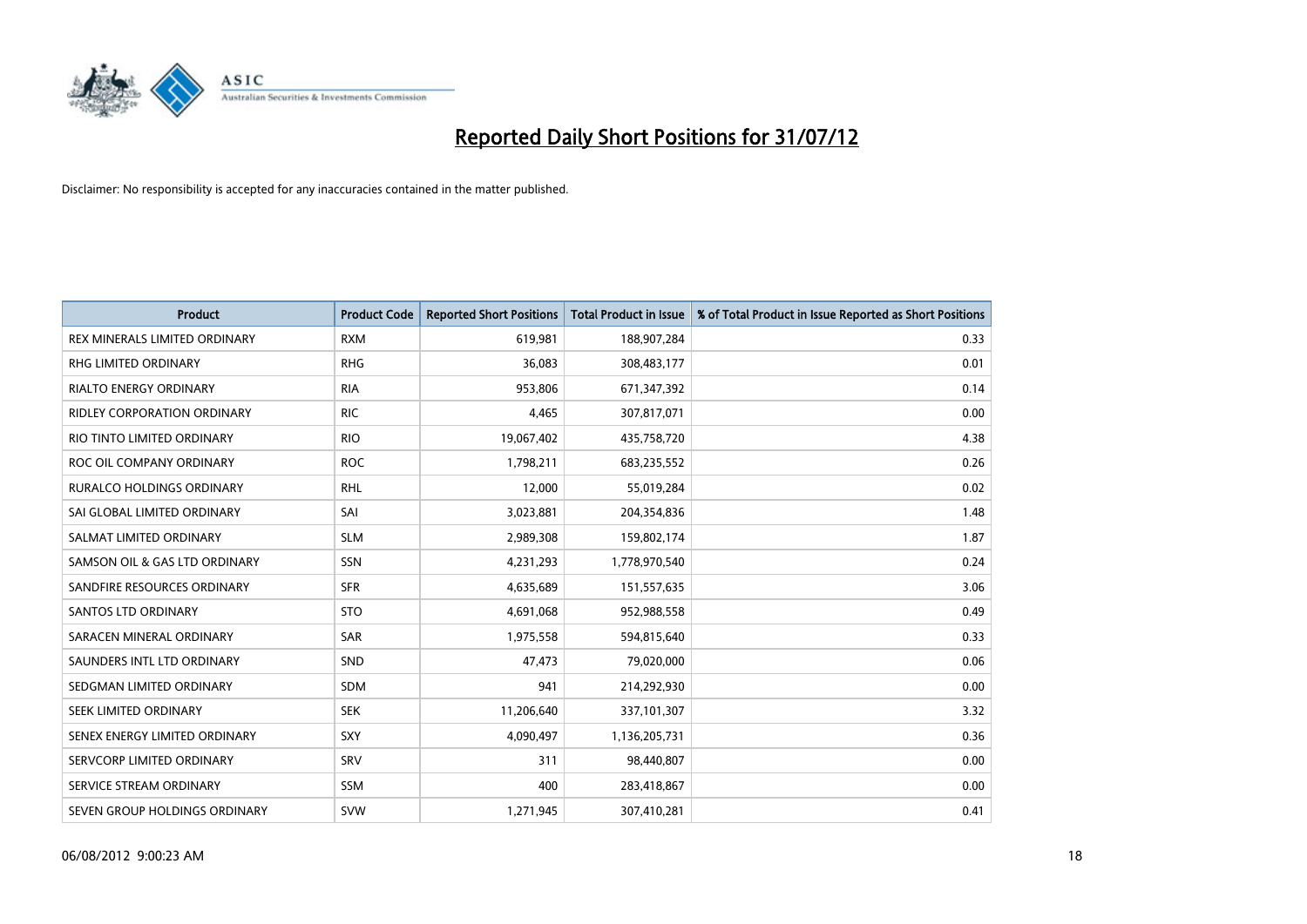

| <b>Product</b>                           | <b>Product Code</b> | <b>Reported Short Positions</b> | <b>Total Product in Issue</b> | % of Total Product in Issue Reported as Short Positions |
|------------------------------------------|---------------------|---------------------------------|-------------------------------|---------------------------------------------------------|
| SEVEN WEST MEDIA LTD ORDINARY            | <b>SWM</b>          | 34,562,625                      | 862,057,513                   | 4.01                                                    |
| SIGMA PHARMACEUTICAL ORDINARY            | <b>SIP</b>          | 4,839,470                       | 1,186,303,520                 | 0.41                                                    |
| SILEX SYSTEMS ORDINARY                   | <b>SLX</b>          | 634,124                         | 170,143,997                   | 0.37                                                    |
| SILVER LAKE RESOURCE ORDINARY            | <b>SLR</b>          | 877,882                         | 225,493,476                   | 0.39                                                    |
| SIMS METAL MGMT LTD ORDINARY             | SGM                 | 9,374,110                       | 204,830,045                   | 4.58                                                    |
| SINGAPORE TELECOMM. CHESS DEPOSITARY INT | <b>SGT</b>          | 9,160,412                       | 163,810,197                   | 5.59                                                    |
| SIRTEX MEDICAL ORDINARY                  | <b>SRX</b>          | 27,934                          | 55,768,136                    | 0.05                                                    |
| SKILLED GROUP LTD ORDINARY               | <b>SKE</b>          | 53,216                          | 233,487,276                   | 0.02                                                    |
| SKY CITY ENTERTAIN, ORDINARY             | <b>SKC</b>          | 101                             | 576,958,340                   | 0.00                                                    |
| <b>SKY NETWORK ORDINARY</b>              | <b>SKT</b>          | 1,505                           | 389,139,785                   | 0.00                                                    |
| <b>SLATER &amp; GORDON ORDINARY</b>      | <b>SGH</b>          | 65,942                          | 168,600,731                   | 0.04                                                    |
| SMS MANAGEMENT, ORDINARY                 | <b>SMX</b>          | 914,236                         | 68,415,913                    | 1.34                                                    |
| SONIC HEALTHCARE ORDINARY                | <b>SHL</b>          | 5,941,744                       | 390,969,875                   | 1.52                                                    |
| SOUL PATTINSON (W.H) ORDINARY            | SOL                 | 17,927                          | 239,395,320                   | 0.01                                                    |
| SOUTH BOULDER MINES ORDINARY             | <b>STB</b>          | 125,675                         | 126,732,826                   | 0.10                                                    |
| SP AUSNET STAPLED SECURITIES             | <b>SPN</b>          | 6,079,698                       | 3,339,620,165                 | 0.18                                                    |
| SPARK INFRASTRUCTURE STAPLED NOTE & UNIT | SKI                 | 34,473,150                      | 1,326,734,264                 | 2.60                                                    |
| SPECIALTY FASHION ORDINARY               | <b>SFH</b>          | 2,440,932                       | 192,236,121                   | 1.27                                                    |
| SPOTLESS GROUP LTD ORDINARY              | <b>SPT</b>          | 3,859                           | 265,746,161                   | 0.00                                                    |
| ST BARBARA LIMITED ORDINARY              | <b>SBM</b>          | 14,046,719                      | 325,615,389                   | 4.31                                                    |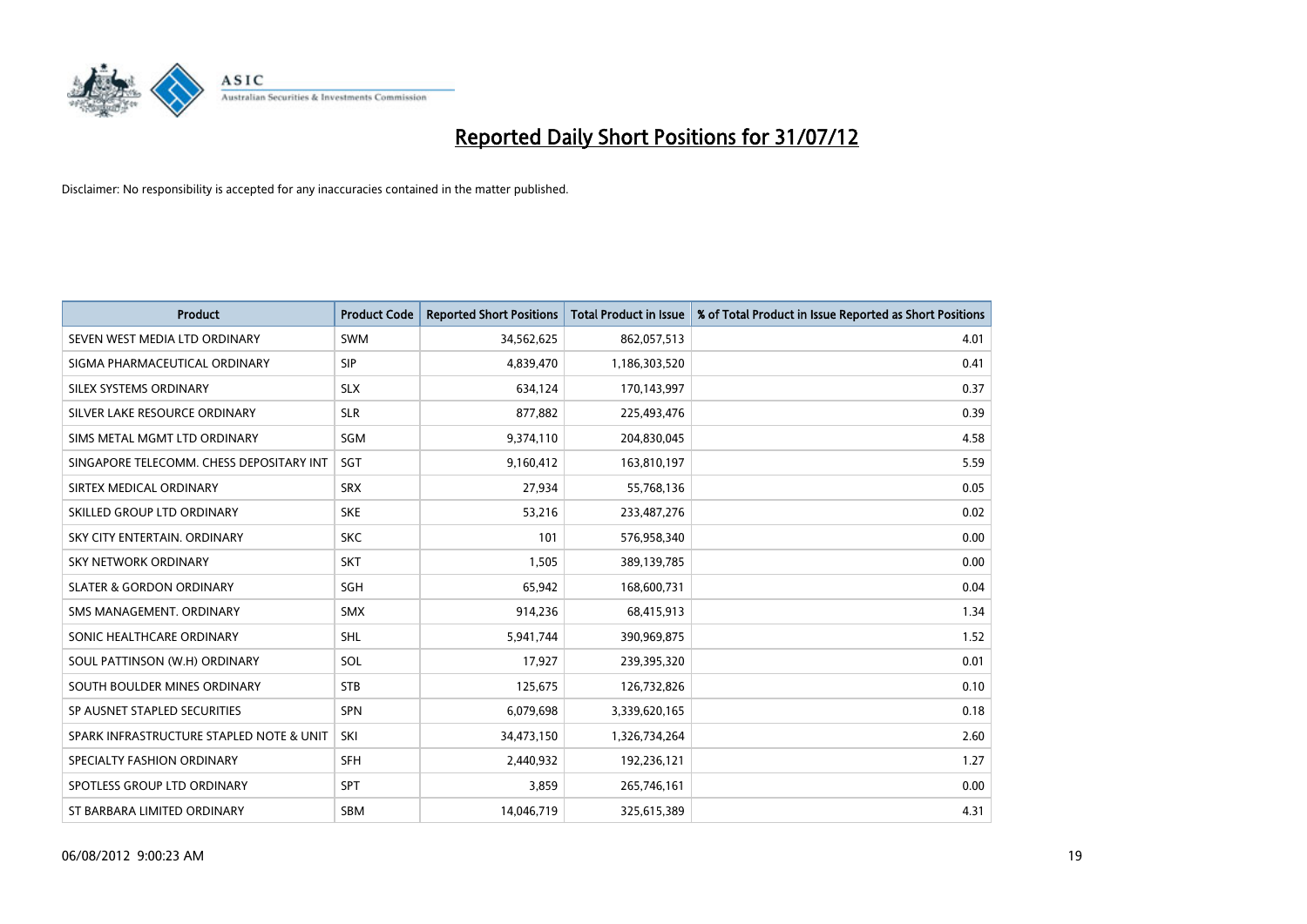

| <b>Product</b>                       | <b>Product Code</b> | <b>Reported Short Positions</b> | <b>Total Product in Issue</b> | % of Total Product in Issue Reported as Short Positions |
|--------------------------------------|---------------------|---------------------------------|-------------------------------|---------------------------------------------------------|
| STANMORE COAL LTD ORDINARY           | <b>SMR</b>          | 32,870                          | 179,409,108                   | 0.02                                                    |
| STARPHARMA HOLDINGS ORDINARY         | <b>SPL</b>          | 2,333,654                       | 281,690,401                   | 0.83                                                    |
| STHN CROSS MEDIA ORDINARY            | <b>SXL</b>          | 10,399,845                      | 704,594,449                   | 1.48                                                    |
| STOCKLAND UNITS/ORD STAPLED          | SGP                 | 15,428,987                      | 2,203,547,228                 | 0.70                                                    |
| STRAITS RES LTD. ORDINARY            | SRO                 | 120,519                         | 456,529,474                   | 0.03                                                    |
| <b>STW COMMUNICATIONS ORDINARY</b>   | SGN                 | 164,882                         | 362,798,351                   | 0.05                                                    |
| SUNCORP GROUP LTD ORDINARY           | <b>SUN</b>          | 10,743,618                      | 1,286,600,980                 | 0.84                                                    |
| SUNDANCE ENERGY ORDINARY             | <b>SEA</b>          | 78,998                          | 277,098,474                   | 0.03                                                    |
| SUNDANCE RESOURCES ORDINARY          | <b>SDL</b>          | 13,999,805                      | 3,049,577,034                 | 0.46                                                    |
| SUNLAND GROUP LTD ORDINARY           | <b>SDG</b>          | 18,391                          | 196,717,811                   | 0.01                                                    |
| SUPER RET REP LTD ORDINARY           | <b>SUL</b>          | 1,642,385                       | 196,172,971                   | 0.84                                                    |
| SYD AIRPORT STAPLED US PROHIBIT.     | <b>SYD</b>          | 13,496,400                      | 1,861,210,782                 | 0.73                                                    |
| SYRAH RESOURCES ORDINARY             | <b>SYR</b>          | 35,457                          | 126,723,021                   | 0.03                                                    |
| <b>TABCORP HOLDINGS LTD ORDINARY</b> | <b>TAH</b>          | 11,491,455                      | 730,113,969                   | 1.57                                                    |
| <b>TANAMI GOLD NL ORDINARY</b>       | <b>TAM</b>          | 350,197                         | 261,132,677                   | 0.13                                                    |
| TAP OIL LIMITED ORDINARY             | <b>TAP</b>          | 969,383                         | 241,295,311                   | 0.40                                                    |
| TASSAL GROUP LIMITED ORDINARY        | <b>TGR</b>          | 5,944                           | 146,304,404                   | 0.00                                                    |
| TATTS GROUP LTD ORDINARY             | <b>TTS</b>          | 10,547,931                      | 1,362,919,733                 | 0.77                                                    |
| <b>TECHNOLOGY ONE ORDINARY</b>       | <b>TNE</b>          | 2,126                           | 304,910,455                   | 0.00                                                    |
| TELECOM CORPORATION ORDINARY         | <b>TEL</b>          | 18,230,064                      | 1,856,780,364                 | 0.98                                                    |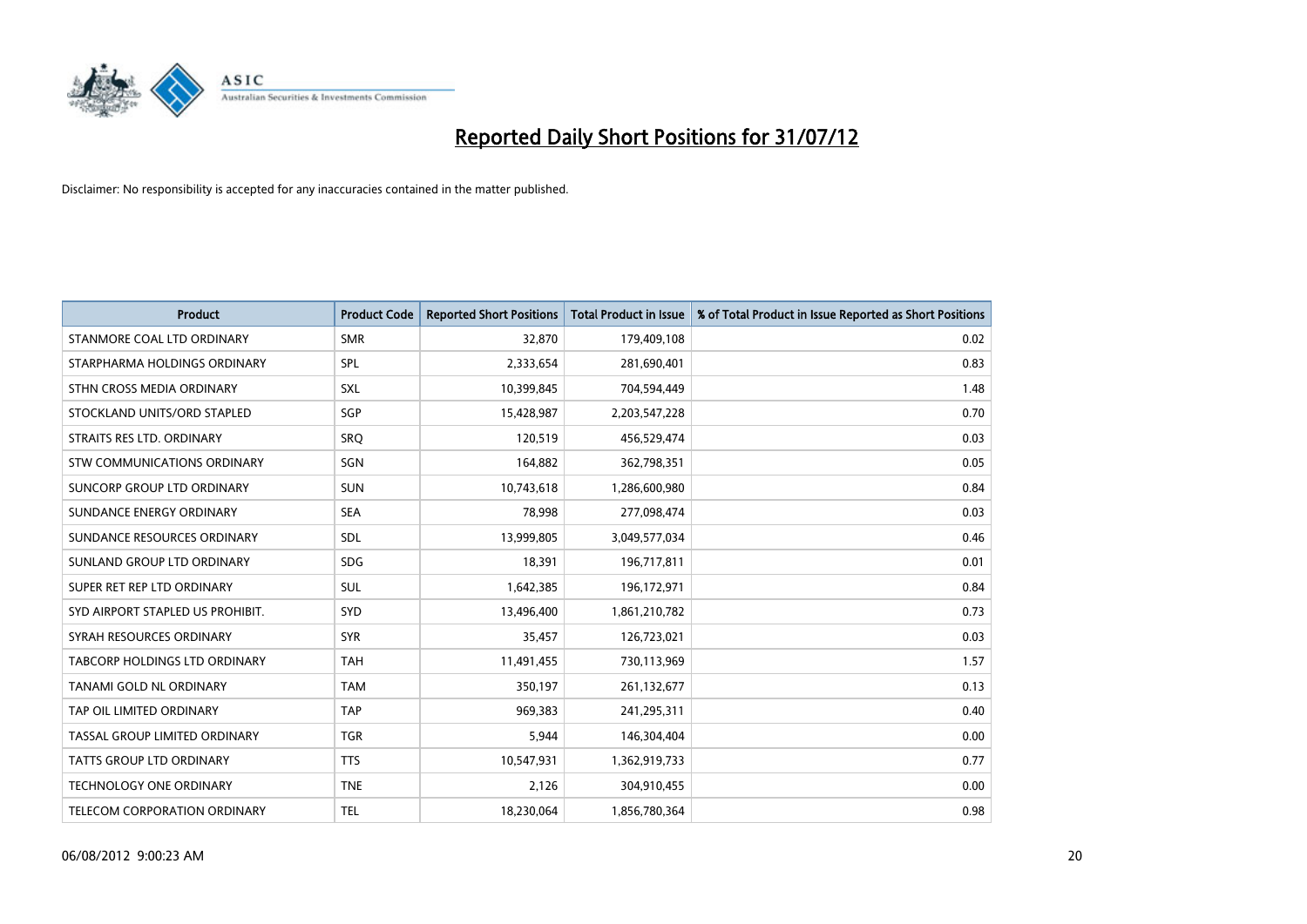

| <b>Product</b>                       | <b>Product Code</b> | <b>Reported Short Positions</b> | Total Product in Issue | % of Total Product in Issue Reported as Short Positions |
|--------------------------------------|---------------------|---------------------------------|------------------------|---------------------------------------------------------|
| <b>TELSTRA CORPORATION, ORDINARY</b> | <b>TLS</b>          | 30,844,163                      | 12,443,074,357         | 0.25                                                    |
| TEN NETWORK HOLDINGS ORDINARY        | <b>TEN</b>          | 82,401,164                      | 1,437,204,873          | 5.73                                                    |
| TERANGA GOLD CORP CDI 1:1            | <b>TGZ</b>          | 179,993                         | 159,568,958            | 0.11                                                    |
| TEXON PETROLEUM LTD ORDINARY         | <b>TXN</b>          | 275,603                         | 245,039,848            | 0.11                                                    |
| TFS CORPORATION LTD ORDINARY         | <b>TFC</b>          | 57,942                          | 279,621,829            | 0.02                                                    |
| THAKRAL HOLDINGS GRP ORDINARY/UNIT   | <b>THG</b>          | 100                             | 585,365,014            | 0.00                                                    |
| THE REJECT SHOP ORDINARY             | <b>TRS</b>          | 2,670,995                       | 26,071,170             | 10.25                                                   |
| THORN GROUP LIMITED ORDINARY         | <b>TGA</b>          | 354,667                         | 146,374,703            | 0.24                                                    |
| TIGER RESOURCES ORDINARY             | <b>TGS</b>          | 2,075,431                       | 673,470,269            | 0.31                                                    |
| TOLL HOLDINGS LTD ORDINARY           | <b>TOL</b>          | 16,240,177                      | 717,133,875            | 2.26                                                    |
| TOX FREE SOLUTIONS ORDINARY          | <b>TOX</b>          | 38,778                          | 115,311,608            | 0.03                                                    |
| TPG TELECOM LIMITED ORDINARY         | <b>TPM</b>          | 2,297,675                       | 793,808,141            | 0.29                                                    |
| <b>TRADE ME GROUP ORDINARY</b>       | <b>TME</b>          | 829,982                         | 395,745,510            | 0.21                                                    |
| <b>TRANSFIELD SERVICES ORDINARY</b>  | <b>TSE</b>          | 5,068,172                       | 520,790,618            | 0.97                                                    |
| TRANSPACIFIC INDUST, ORDINARY        | <b>TPI</b>          | 6,912,163                       | 1,578,479,491          | 0.44                                                    |
| TRANSURBAN GROUP TRIPLE STAPLED SEC. | <b>TCL</b>          | 9,411,429                       | 1,458,321,112          | 0.65                                                    |
| TREASURY WINE ESTATE ORDINARY        | <b>TWE</b>          | 14,304,823                      | 647,227,144            | 2.21                                                    |
| TROY RESOURCES LTD ORDINARY          | <b>TRY</b>          | 206,593                         | 89,462,649             | 0.23                                                    |
| UGL LIMITED ORDINARY                 | <b>UGL</b>          | 7,575,323                       | 166,315,038            | 4.55                                                    |
| UNILIFE CORPORATION CDI 6:1          | <b>UNS</b>          | 186.653                         | 253,466,532            | 0.07                                                    |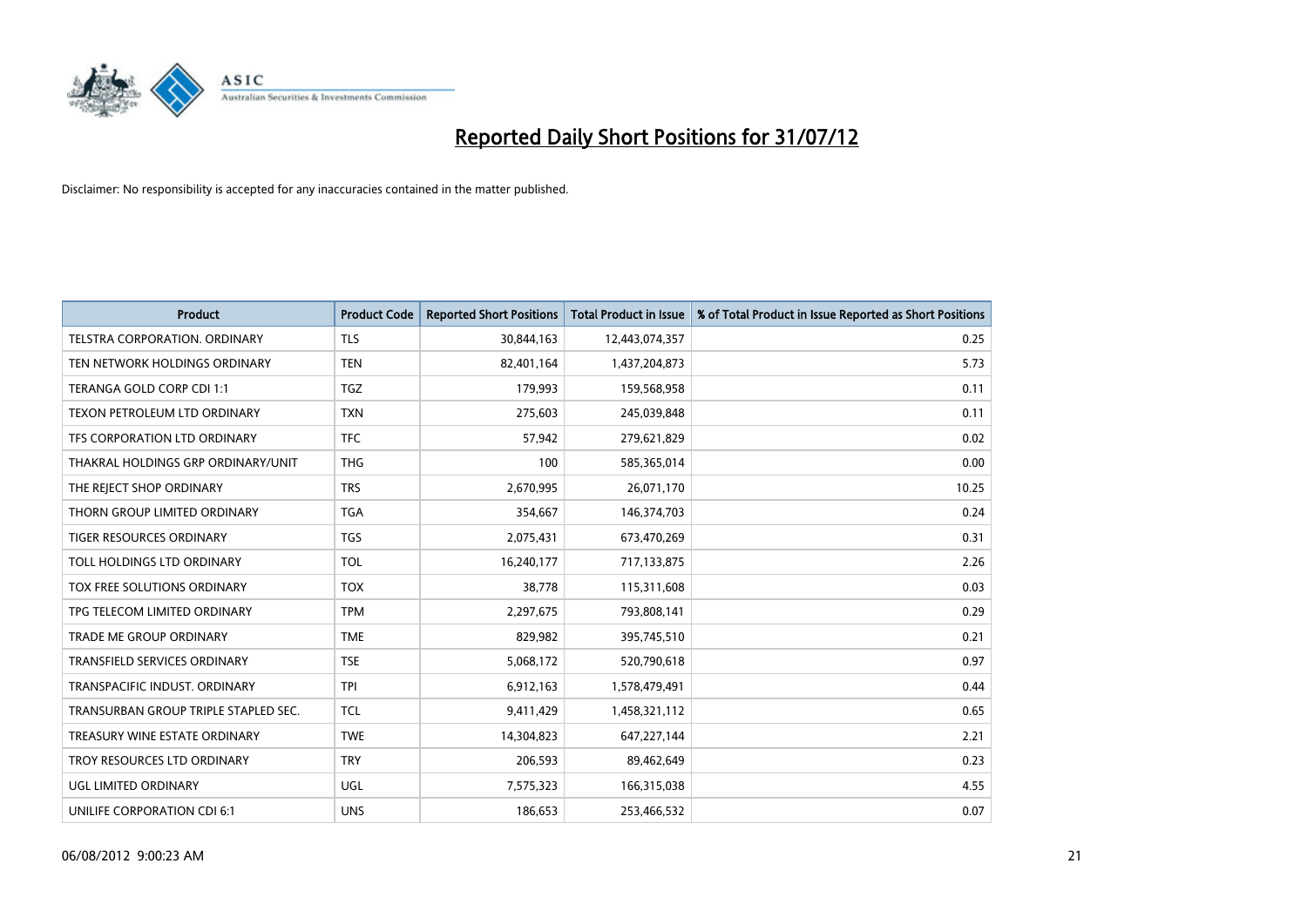

| <b>Product</b>                         | <b>Product Code</b> | <b>Reported Short Positions</b> | <b>Total Product in Issue</b> | % of Total Product in Issue Reported as Short Positions |
|----------------------------------------|---------------------|---------------------------------|-------------------------------|---------------------------------------------------------|
| <b>UXC LIMITED ORDINARY</b>            | <b>UXC</b>          | 61,127                          | 305,585,913                   | 0.02                                                    |
| <b>VENTURE MINERALS ORDINARY</b>       | <b>VMS</b>          | 25,674                          | 232,468,592                   | 0.01                                                    |
| <b>VIRGIN AUS HLDG LTD ORDINARY</b>    | <b>VAH</b>          | 21,344,615                      | 2,210,197,600                 | 0.97                                                    |
| VITERRA INC CDI 1:1                    | <b>VTA</b>          | 10                              | 68,629,939                    | 0.00                                                    |
| VNGD ALL-WORLD EX-US CDI 1:1           | <b>VEU</b>          | 2,299                           | 1,088,776                     | 0.21                                                    |
| <b>VOCUS COMMS LTD ORDINARY</b>        | <b>VOC</b>          | 66,440                          | 70,181,826                    | 0.09                                                    |
| WAH NAM INT HLDG LTD ORDINARY          | <b>WNI</b>          | 91,872                          | 7,175,039,665                 | 0.00                                                    |
| WATPAC LIMITED ORDINARY                | <b>WTP</b>          | 266,191                         | 184,332,526                   | 0.14                                                    |
| <b>WDS LIMITED ORDINARY</b>            | <b>WDS</b>          | 7                               | 144,740,614                   | 0.00                                                    |
| WEBIET LIMITED ORDINARY                | <b>WEB</b>          | 130,001                         | 71,065,929                    | 0.18                                                    |
| <b>WESFARMERS LIMITED ORDINARY</b>     | <b>WES</b>          | 32,667,851                      | 1,006,508,845                 | 3.25                                                    |
| WESFARMERS LIMITED PARTIALLY PROTECTED | <b>WESN</b>         | 1,189,779                       | 150,563,317                   | 0.79                                                    |
| <b>WESTERN AREAS NL ORDINARY</b>       | <b>WSA</b>          | 8,226,071                       | 179,735,899                   | 4.58                                                    |
| WESTERN DESERT RES. ORDINARY           | <b>WDR</b>          | 295,270                         | 234,819,203                   | 0.13                                                    |
| WESTFIELD GROUP ORD/UNIT STAPLED SEC   | <b>WDC</b>          | 6,028,874                       | 2,260,505,450                 | 0.27                                                    |
| WESTFIELD RETAIL TST UNIT STAPLED      | <b>WRT</b>          | 43,357,914                      | 3,054,166,195                 | 1.42                                                    |
| WESTPAC BANKING CORP ORDINARY          | <b>WBC</b>          | 53,119,656                      | 3,080,007,077                 | 1.72                                                    |
| WHITE ENERGY COMPANY ORDINARY          | <b>WEC</b>          | 1,283,792                       | 322,974,494                   | 0.40                                                    |
| <b>WHITEHAVEN COAL ORDINARY</b>        | <b>WHC</b>          | 14,092,315                      | 1,013,190,387                 | 1.39                                                    |
| WIDE BAY AUST LTD ORDINARY             | <b>WBB</b>          | 10,001                          | 36,139,327                    | 0.03                                                    |